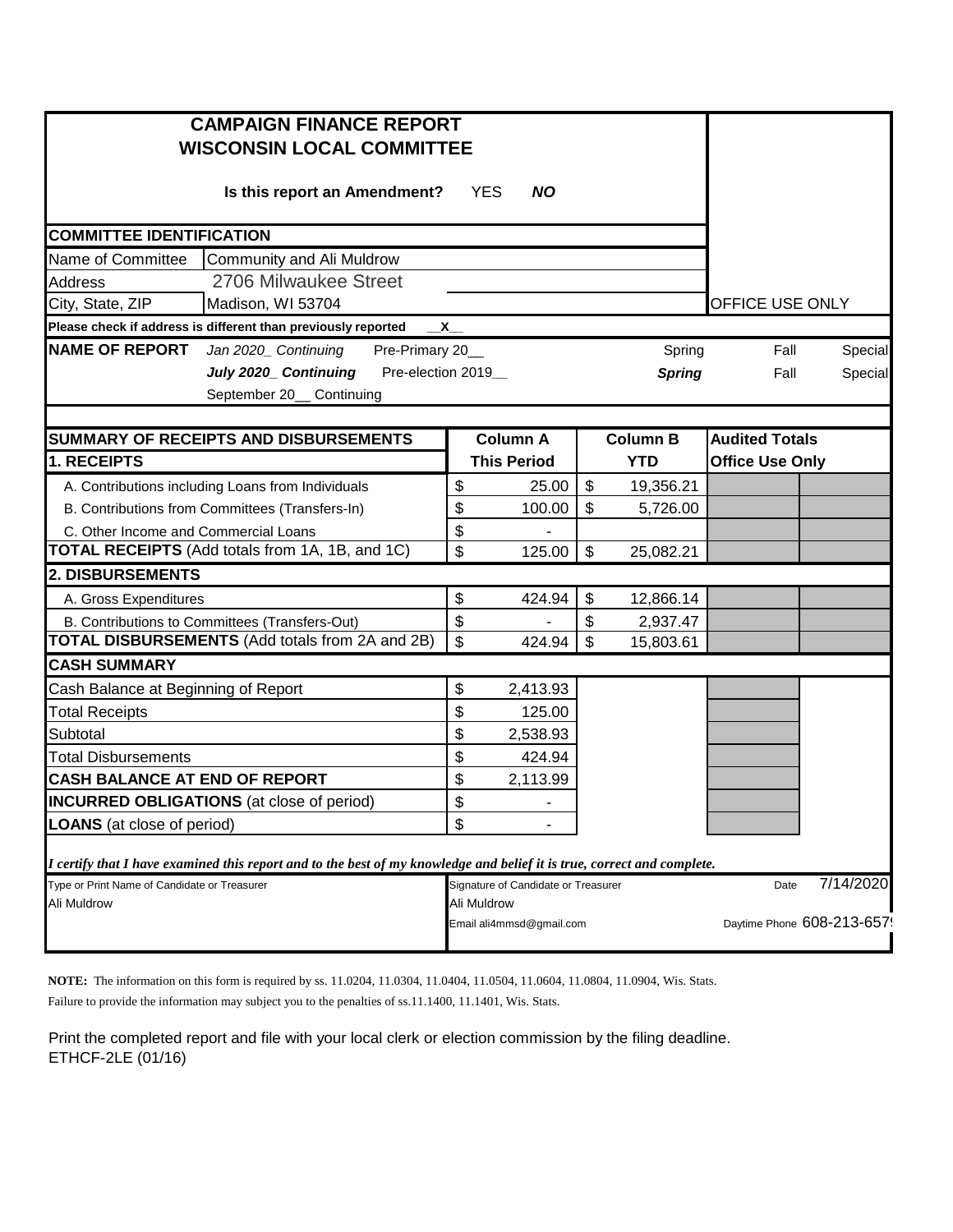| SCHEDULE 1-A | <b>Contributions Including Loans from Individuals</b> |  |  |  |  |
|--------------|-------------------------------------------------------|--|--|--|--|
|--------------|-------------------------------------------------------|--|--|--|--|

| <b>IN-KIND</b> | <b>CONDUIT DATE</b> |                           | LAST                 | <b>FIRST</b>        | <b>ADDRESS</b>                              | <b>CITY</b> | ST ZIP                      | <b>OCCUPATION</b>                  | AMOUNT YTD |          | <b>COMMENTS</b> |
|----------------|---------------------|---------------------------|----------------------|---------------------|---------------------------------------------|-------------|-----------------------------|------------------------------------|------------|----------|-----------------|
|                |                     |                           | Affolter             | Tara                | 10 Merchants Row Apartment 20 Middlebury VT |             |                             | 5753 Middlebury College            |            | \$52.23  |                 |
|                |                     |                           | Agni                 | Chet                | 349 West Doty Street #5                     | Madison     | WI                          | 53703 Research Assistant           |            | \$56.08  |                 |
|                |                     |                           | Aguayo               | David               | 1709 Thackeray Rd                           | Madison     | WI                          | 53704                              |            | \$5.00   |                 |
|                |                     |                           | Albrecht             | Kenneth and Colleen |                                             |             |                             |                                    |            | \$50.00  |                 |
|                |                     | 3/19/2019 11:36 Allen     |                      | Brittany            |                                             |             |                             |                                    |            | \$52.23  |                 |
|                |                     |                           | Alvarado             | Sara                | 457 S Owen Dr                               | Madison     | WI                          | 53711 business owner               |            | \$50.00  |                 |
|                |                     |                           | Alvarado             | Sara                |                                             |             |                             |                                    |            | \$53.00  |                 |
|                |                     |                           | Anderson             | James               | 5807 Verde View Rd                          | Fitchburg   | WI                          | 53711 State of Wisconsin           |            | \$100.00 |                 |
|                |                     |                           | 3/20/2019 Annonymous |                     |                                             |             |                             |                                    |            |          |                 |
|                |                     |                           |                      |                     |                                             |             |                             |                                    |            |          |                 |
|                |                     |                           | 3/20/2019 Annonymous |                     |                                             |             |                             |                                    |            |          |                 |
|                |                     |                           | 3/20/2019 Annonymous |                     |                                             |             |                             |                                    |            |          |                 |
|                |                     |                           | 3/20/2019 Annonymous |                     |                                             |             |                             |                                    |            |          |                 |
|                |                     |                           | 3/20/2019 Annonymous |                     |                                             |             |                             |                                    |            |          |                 |
|                |                     |                           | 3/20/2019 Annonymous |                     |                                             |             |                             |                                    |            |          |                 |
|                |                     |                           | 3/20/2019 Annonymous |                     |                                             |             |                             |                                    |            |          |                 |
|                |                     |                           | 3/20/2019 Annonymous |                     |                                             |             |                             |                                    |            |          |                 |
|                |                     |                           | 3/20/2019 Annonymous |                     |                                             |             |                             |                                    |            |          |                 |
|                |                     |                           | 3/20/2019 Annonymous |                     |                                             |             |                             |                                    |            |          |                 |
|                |                     |                           | 3/20/2019 Annonymous |                     |                                             |             |                             |                                    |            |          |                 |
|                |                     |                           | 3/20/2019 Annonymous |                     |                                             |             |                             |                                    |            |          |                 |
|                |                     |                           | 3/20/2019 Annonymous |                     |                                             |             |                             |                                    |            |          |                 |
|                |                     |                           | 3/20/2019 Annonymous |                     |                                             |             |                             |                                    |            |          |                 |
|                |                     |                           | 3/20/2019 Annonymous |                     |                                             |             |                             |                                    |            |          |                 |
|                |                     |                           | 3/20/2019 Annonymous |                     |                                             |             |                             |                                    |            |          |                 |
|                |                     |                           | 3/26/2019 Annonymous |                     |                                             |             |                             |                                    |            |          |                 |
|                |                     |                           | 3/26/2019 Annonymous |                     |                                             |             |                             |                                    |            |          |                 |
|                |                     |                           | 3/26/2019 Annonymous |                     |                                             |             |                             |                                    |            |          |                 |
|                |                     | 3/29/2019 22:23 Audet     |                      | Kristen             | 4045 Rockwell                               | Madison     | WI                          | 53714                              |            | \$26.27  |                 |
|                |                     |                           | Baerwolf             | Angela              | 1918 Northwestern Ave                       | Madison     | WI                          | 53704                              |            | \$40.00  |                 |
|                |                     | 3/27/2019 2:48 Bailey     |                      | Cheryl              |                                             |             |                             |                                    |            | \$26.27  |                 |
|                |                     |                           | <b>Baker</b>         | Lisa                | 1825 Keyes Ave                              | Madison     | WI                          | 53711                              |            | \$20.00  |                 |
|                |                     |                           | <b>Banks</b>         | Jasmine             | 213 Merry St.                               | Madison     | WI                          | 53704                              |            | \$21.08  |                 |
|                |                     |                           |                      |                     |                                             |             | WI                          | 53716                              |            | \$25.00  |                 |
|                |                     | 3/26/2019 21:27 Banks     |                      | Lisa                | 5001 Monona dr # 220                        | Monona      |                             |                                    |            |          |                 |
|                |                     | 3/27/2019 4:04 Barfknecht |                      | Christa             | 1301 Northport Drive                        | Madison     | WI                          | 53704                              |            | \$52.23  |                 |
|                |                     |                           | Barnard              | Ellen               | 925 Burning Wood Way                        | Madison     | WI                          | 53704                              |            | \$26.27  |                 |
|                |                     |                           | <b>Barrett</b>       | Kevin               | 1100 Wayne Ave                              |             | Silver Sprinc MD 20910-5642 |                                    |            | \$0.00   |                 |
|                |                     |                           | <b>Bartlett</b>      | Lesley              | 2206 Eton Ridge                             | Madison     | WI                          | 53726                              |            | \$104.46 |                 |
|                |                     |                           | Bayrd                | Carousel            | 4901 Sherwood Road                          | Madison     | WI                          | 53711 Attorney                     |            | \$500.00 |                 |
|                |                     |                           | Bayrd                | Carousel            | 4901 Sherwood Road                          | Madison     | WI                          | 53711 Attorney                     |            | \$100.00 |                 |
|                |                     |                           | Bechholer            | Robin               | 417 Russell St                              | Madison     | WI                          | 53706 Retired                      |            | \$50.00  |                 |
|                |                     |                           | Bekelen-Amass        | Maggie              | 1005 E Johnson                              | Madison     | WI                          | 53703                              |            | \$20.00  |                 |
|                |                     |                           | Benthey              | J                   | 1256 Spaight St                             | Madison     | WI                          | 53703 AGM, Short Stack Eatery      |            | \$20.00  |                 |
|                |                     |                           | Bergman              | Fred                | 538 E Dayton St                             | Madison     | WI                          | 53703 Industrial Electrician       |            | \$60.00  |                 |
|                |                     |                           | Bingham              | Jordan              | 512 Ingersoll St                            | Madison     | WI                          | 53703 Self Employed                |            | \$50.00  |                 |
|                |                     | 3/3/2019 Blehert          |                      | D                   | 2314 Chamberlain Ave                        | Madison     | WI                          | 53726                              |            | \$20.00  |                 |
|                |                     | 3/21/2019 1:09 Block      |                      | Kierstyn            | 1010 East Washington Ave, 724 Madison       |             | WI                          | 53703                              |            | \$31.46  |                 |
|                |                     |                           | <b>Borealis</b>      | Alaura              | 2134 E Johnson ST, 2                        | Madison     | WI                          | 53704 Arts + Literature Laboratory |            | \$26.27  |                 |
|                |                     |                           |                      |                     |                                             |             |                             |                                    |            |          |                 |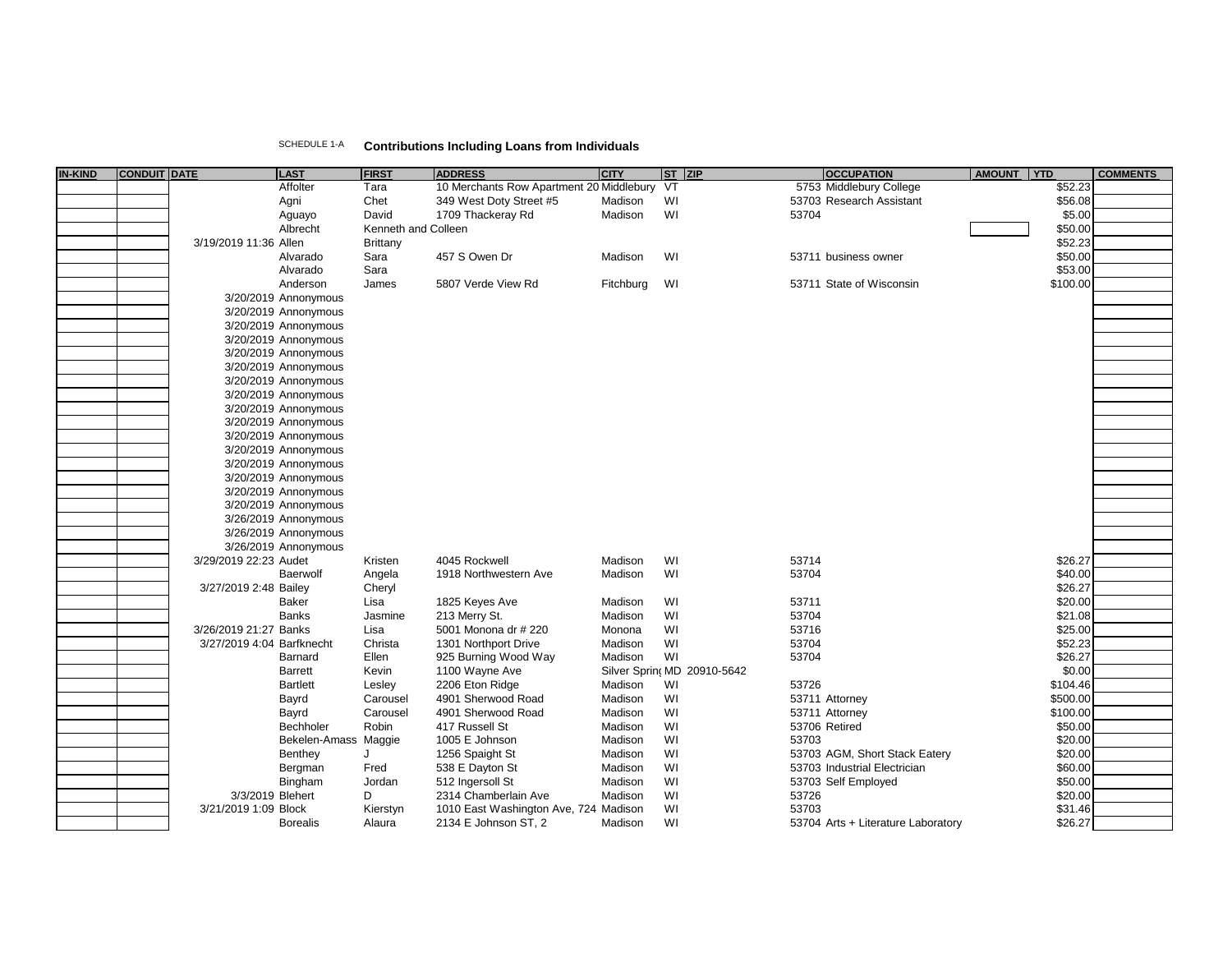|                               | <b>Botero</b>  | <b>Beatrice</b> |                                                |                |     |               |              | Professor                                      | \$40.00  |
|-------------------------------|----------------|-----------------|------------------------------------------------|----------------|-----|---------------|--------------|------------------------------------------------|----------|
| 3/22/2019 15:34 Boucher       |                | Victoria        | 232 S Fair Oaks Ave #1                         | Madison        | WI  |               |              | 53704 Fundraiser                               | \$10.00  |
| 3/4/2019 Brandt               |                | Michael         | 5505 Lavin Way                                 | Wauknakee WI   |     |               | 53597        |                                                | \$27.00  |
|                               | Braunginn      | Matthew         | 701 Knickerbocker St, 205                      | Madison        | WI  |               |              | 53711 Associate                                | \$42.16  |
|                               |                |                 | Breunig/Kloppen Carrie and Mic 3901 Tulane Ave | Madison        | WI  |               |              | 53714 Goodman Community Center                 | \$104.15 |
|                               | <b>Brody</b>   | Jean            | 2801 Union St                                  | Madison        | WI  |               |              | 53704 Immigration Caseworker                   | \$40.00  |
| 3/17/2019 14:15 Broman        |                | Andrew          | 301 S Yellowstone Dr Apt 406                   | Madison        | WI  |               |              | 53705 web developer                            | \$154.15 |
| 3/31/2019 18:23 Broman        |                | Andrew          | 301 S Yellowstone Dr Apt 406                   | Madison        |     | WI 53705-4380 |              |                                                |          |
|                               | <b>Brooks</b>  | Patricia        | 615 W Main St #310                             | Madison        | WI  |               | 63793        |                                                | \$21.08  |
|                               | <b>Brooks</b>  | Patricia        | 615 W Main St                                  | Madison        | WI  |               |              | 53703 Retired Educator                         | \$20.00  |
| 3/28/2019 1:04 Brooks         |                | Patricia        | 615 W Main St #310                             | Madison        | WI  |               |              | 53703 Educator                                 |          |
| 3/19/2019 18:21 Brooks        |                | Patricia        | 615 W Main St #310                             | Madison        | WI  |               | 53703        |                                                | \$101.70 |
| 3/21/2019 17:44 Brooks        |                | Ali             | 103 Ski Ct                                     | Madison        | WI  |               | 53713        |                                                | \$250.00 |
|                               | Buckingham     | Tanya           | 4908 Shore Acres Rd                            | Monona         |     | WI 53716-2648 |              | <b>UW Madison</b>                              | \$25.00  |
|                               | <b>Bunn</b>    | Dan             | 633 Jean Street                                | Oakland        | CA  |               |              | 94610 Not Employed                             | \$25.00  |
|                               | <b>Burke</b>   | Mary            | 1702 Fisher Street                             | Madison        | WI  |               | 53713        |                                                | \$100.00 |
|                               | <b>Butler</b>  | Colleen         | 2410 Fox Ave.                                  | Madison        | WI  |               | 53711        |                                                | \$25.00  |
| 3/30/2019 23:09 Byars Winston |                | Angela          | 6021 Fairfax Lane                              | Madison        | WI  |               |              | 53718 Professor                                | \$26.27  |
|                               | Campbell       | <b>Blue</b>     | 4521 Judy Lane                                 | Madison        | WI  |               | 53704        |                                                | \$20.00  |
|                               | Campbell       | Julia           | 3909 Euclid Avenue                             | Madison        | WI  |               | 53711        |                                                | \$26.27  |
|                               | Carew          | Kelty           | 2741 Moland St                                 | Madison        | WI  |               | 53704        |                                                | \$52.54  |
|                               | Carey          | Akeem           | 6511 Raymond Road                              | Madison        | WI  |               | 53711        |                                                | \$12.77  |
|                               | Cass           | Collette        | 3122 Clove Drive                               | MadisonMac WI  |     |               |              | 53704 MMSD                                     | \$26.27  |
|                               | Castenada      | Justice         | 3654 Dawes St                                  | Madison        | WI  |               | 53713        |                                                | \$20.00  |
|                               | Castro         | Savion          | 946 E Johnson St #2                            | Madison        | WI  |               |              | 53713 Wisconsin state legislature              | \$75.00  |
|                               | Castro         | Savion          | 946 E Johnson St #2                            | Madison        | WI  |               | 53713 LA     |                                                | \$75.00  |
|                               | Chawla         | Yogesh          | 324 RUSSELL ST                                 | Madison        | WI  |               |              | 53704 SEARCH Group Inc                         | \$104.15 |
|                               | Cheeks         | Maurice         | 3545 nakoma rd                                 | madison        | WI  |               | 53711        |                                                | \$100.00 |
|                               | Chesler        | Naomi           | 1010 Grant Street                              | Madison        | WI  |               |              | 53711 Professor                                | \$250.00 |
| 4/21/2019 3:41 chestnut       |                | f               | 6930 S South Shore                             | Chicago        | IL. |               | 60649        |                                                | \$52.23  |
|                               | Chun           | Heather         | 5931 Seminole Centre Ct Apt 10 Fitchburg       |                | WI  |               |              | 53711 Rape Crisis Center                       | \$26.27  |
| 3/27/2019 15:19 Chun          |                | Heather         | 5931 Seminole Centre Ct #101                   | Madison        | WI  |               |              | 53711 Prevention & Education Specialist at RC( | \$36.97  |
|                               | Clark          | Twyla           | 1821 S Stoughton Road                          | Madison        | WI  |               | 53716        |                                                | \$26.27  |
| 3/29/2019 2:09 Clark          |                | Twyla           | 537 Kedzie St.                                 | Madison        | WI  |               | 53704        |                                                | \$52.54  |
|                               | <b>Clemens</b> | Missy           | 5405 S Ridge Way                               | Middleton      | WI  |               | 53562        |                                                | \$21.08  |
|                               | Coleman        | Stefani         | 3229 Osborne Blvd                              | Racine         | WI  |               | 53405        |                                                | \$25.00  |
| 3/26/2019 13:32 Coller        |                | Karen           | 1627 Cypress Trail                             | Middleton      | WI  |               | 53562        |                                                | \$104.15 |
|                               | Collins        | Molly           | 645 W Bender Rd                                | Glendale       | WI  |               |              | 53217 ACLU of WI                               | \$52.23  |
| 3/13/2019 Cooper              |                | Andrew          | 517 Hilltop Drive                              | Madison        | WI  |               | 53711        |                                                | \$25.00  |
|                               | Corby          | Kate            | 3001 post rd                                   | Madison        |     |               | 53713        |                                                | \$52.23  |
|                               | Creech         | Elizabeth       | 905 West Badger Road #8                        | Madison        | WI  |               |              | 53713 Optician                                 | \$93.77  |
|                               | Curtis         | Erin            |                                                |                |     |               |              |                                                | \$108.00 |
|                               | Custer         | Betty           | 14 Pinehurst Circle                            | Madison        | WI  |               |              | 53711 Custer Plumb Financial                   | \$208.00 |
|                               | Custer         |                 | Betty and J.Co 14 Pinehurst Circle             | Madison        | WI  |               | 53717        |                                                | \$100.00 |
| 3/10/2019 Custer              |                | <b>Betty</b>    | 14 Pinehurst Circle                            | Madison        | WI  |               | 53717        |                                                | \$408.00 |
|                               | Daley          | Matt            | 4126 Meyer Avenue                              | Madison        | WI  |               | 53711 Writer |                                                | \$25.00  |
|                               | Davis          | Joe             | 3600 East Minnehaha Parkway                    | Minneapolis MN |     |               |              | 55406 Alliance for a Better Minnesota          | \$104.15 |
|                               | Davis          | Joe             | 3600 East Minnehaha Parkway                    | Minneapolis MN |     |               |              | 55406 Executive Director                       | \$104.15 |
|                               | Day            | Susan           | 2614 Scofield St                               | Madison        | WI  |               | 53704 Editor |                                                | \$5.00   |
|                               | Delcourt       | Alexandria      | 309 1/2 State St Apt A                         | Madison        | WI  |               |              | 53703 Professor                                | \$20.00  |
|                               | Desch          | Cindy           | 121 N. 6th Street                              | Madison        | WI  |               |              | 53704 GT Independence                          | \$104.15 |
| 3/27/2019 22:19 Diaz          |                | Megan           | 6713 Frank Lloyd Wright Avenue Middleton       |                | WI  |               | 53562        |                                                | \$25.00  |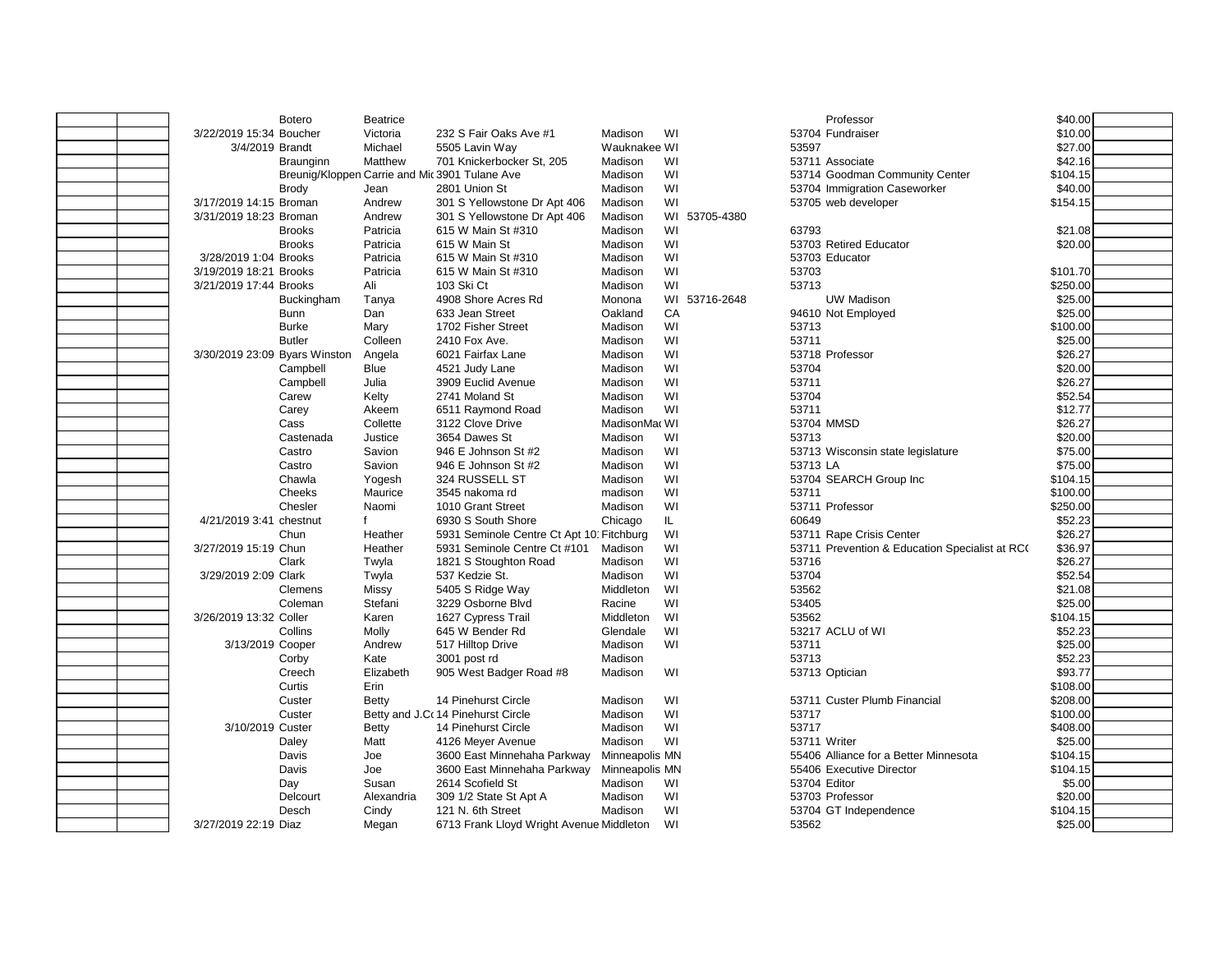| 4/2/2019 0:00 Diaz            |                                       | Megan            | 6713 Frank Lloyd Wright Avenue Middleton |                    | WI            | 53562                                 | \$25.00            |  |
|-------------------------------|---------------------------------------|------------------|------------------------------------------|--------------------|---------------|---------------------------------------|--------------------|--|
|                               | Dieringer                             | Danielle         | 617 Hintze Rd                            | Madison            | WI            | 53704 Executive                       | \$52.23            |  |
|                               | Dillon                                | Pat              | 518 Elmside Blvd                         | Madison            | WI            | 53704 Self                            | \$26.27            |  |
|                               | Dillon                                | Patricia         |                                          |                    |               |                                       | \$25.00            |  |
|                               | Dillon-Puchalsky Christine            |                  | 5847 Tree Line Dr                        | Fitchburg          | WI 53711-5827 |                                       | \$104.15           |  |
|                               | Dillon-Puchalsky Christine            |                  | 5847 Tree Line Dr                        | Fitchburg          | WI 53711-5827 |                                       | \$519.52           |  |
|                               | Doughty                               | Jane             | 2115 Bascom St                           | Madison            | WI            | 53726                                 | \$100.00           |  |
|                               | Drake                                 | John             | 5814 Hempstead Road                      | Madison            | WI            | 53711                                 | \$20.00            |  |
|                               | Drammeh                               | Edriss           | 701 Eagle Heights Unit J                 | Madison            | WI            | 53705                                 | \$25.00            |  |
|                               | Drammeh                               | Edriss           | 701 Eagle Heights Unit J                 | Madison            | WI            | 53705                                 | \$25.00            |  |
|                               | Dreyfuss                              | Karen            |                                          |                    |               |                                       | \$50.00            |  |
|                               | <b>Driscoll</b>                       | Heather          | 2401 Oakridge Ave                        | Madison            | WI            | 53704                                 | \$50.00            |  |
|                               | <b>Driscoll</b>                       | Heather          | 2401 Oakridge Ave                        | Madison            | WI            | 53704 Not employed                    | \$266.65           |  |
| 3/3/2019 Driscoll             |                                       | Heather          | 2401 Oakridge Ave                        | Madison            | WI            | 53704                                 | \$386.09           |  |
|                               | <b>Droessler</b>                      |                  | Chet and Meli: 308 Laurel Lane           | Madison            | WI            | 53704                                 | \$200.00           |  |
|                               | Dubiel                                | Cheri            | 5107 Timber Lane                         | McFarland          | WI            | 53558 Community Shares of Wisconsin   | \$26.27            |  |
|                               | Dubiel                                | Cheri            | 5107 Timber Lane                         | McFarland          | WI            | 53558 Executive Director              | \$25.00            |  |
|                               | Dugdale                               | Lisa             | 2838 Dahle St. Apt A                     | MADISON WI         |               | 53704 C4CS                            | \$26.27            |  |
|                               | Durlauf                               | Aaron            | 349 W Doty St #5                         | Madison            | WI            | 53703                                 | \$21.08            |  |
|                               | Eagan                                 | Katherine        | 225 N. Lombard Ave                       | Oak Park           | IL.           | 60302                                 | \$26.27            |  |
|                               | Eastman                               | Krista           | 940 Clarence Ct                          | Madison            | WI            | 53715 UW-Madisoin                     | \$20.00            |  |
|                               | Ebbe                                  | Anu              | 1323 Montondon Avenue                    | Waunakee           | WI            | 53597 MMSD                            | \$15.89            |  |
| 3/27/2019 14:09 Elmore        |                                       | Sarah            | 205 Potter St                            | Madison            | WI            | 53715 School Counselor                | \$50.00            |  |
|                               | Esparza                               | Araceli          | 3533 Concord Avenue                      | Madison            | WI            | 53714 CSW                             | \$26.27            |  |
| 4/1/2019 19:23 Esparza        |                                       | Araceli          | 3533 Concord Ave.                        | Madison            | WI            | 53714 Business owner                  | \$47.35            |  |
|                               | Farabaugh                             | Patrick          | 4 Sherman Terrace                        | Madison            | WI            | 53704                                 | \$40.00            |  |
| 3/3/2019 Farsetta             |                                       | Diane            | 213 N Fifith St                          | Madison            | WI            | 53701                                 | \$50.00            |  |
|                               | Forc                                  | Ariel            | 613 N Midvale Blvd, #3                   | Madison            | WI            | 53705 Retired                         | \$10.70            |  |
|                               | Forrest                               | Erin             | 380 Leschinger St                        | Waterloo           | WI            | 53594                                 | \$26.27            |  |
|                               | Fox                                   | Marthea          | 2715 Lafollette Ave                      | Madison            | WI            | 53704                                 | \$26.27            |  |
|                               | Fraire                                | Mark             | 1205 sherman ave                         | Madison            | WI            | 53703 arts director                   | \$25.00            |  |
|                               | Fredal                                | Marian           | 1410 Drake St                            | Madison            | WI            | 53711                                 | \$75.00            |  |
| 3/17/2019 Fredal              |                                       | Marian           | 1440 Drake St                            | Madison            | WI            | 53711                                 |                    |  |
| 4/2/2019 Fredel               |                                       | Marian           | 1410 Drake St                            | Madison            | WI            | 53711                                 | \$185.00           |  |
| 3/18/2019 1:34 Freeman        |                                       | Kimberly         | 13 Kurt Dr                               | Madison            | WI            | 53714 Peer Specialist                 |                    |  |
|                               | Gao                                   | Jenie            | 628 E Dayton St, Apt 17                  | Madison            | WI            | 53703 Jenie Gao Studio LLC            | \$52.23            |  |
| 3/27/2019 0:10 Garber         |                                       | Jonathan<br>Hiam | 2128 Winnebago St                        | Madison            | WI<br>WI      | 53704 Social Workers<br>53704         | \$26.27<br>\$50.00 |  |
| 3/19/2019 Garner              | Gasiorowicz                           | Mari             | 4801 Forest Run Road<br>3714 Ross St     | Madison<br>Madison | WI            | 53705 Public Health                   | \$26.27            |  |
|                               | Gathman                               | Cabell           | 6109 Riva Rd                             | Madison            | WI            | 53711 Edgewood College                | \$52.23            |  |
|                               | Gathman                               | Cabell           | 6109 Riva Rd                             | Madison            | WI            | 53711 Lecturer                        | \$52.23            |  |
|                               | Geise                                 | Rylan            | 1018 Colby St                            | Madison            | WI            | 53715                                 | \$20.00            |  |
|                               | 3/27/2019 22:24 George-Copelan Brandy |                  | 4126 Alvarez Ave                         | Madison            | WI 53714-1908 | Psychotherapist                       | \$34.00            |  |
|                               | Gildrievoyles                         | Evelyn           | 202 Farley Avenue                        | Madison            | WI            | 53705 Creative Learning Preschool and | \$152.23           |  |
| 3/27/2019 23:04 Gildrievoyles |                                       | Evelyn           | 202 Farley Avenue                        | Madison            | WI            | 53705 Preschool teacher               |                    |  |
| 3/19/2019 1:43 Gildrievoyles  |                                       | Evy              | 202 Farley Avenue                        | Madison            | WI            | 53705 Teacher                         | \$230.73           |  |
|                               | Gilmer                                | Joyce            |                                          |                    |               |                                       | \$5.00             |  |
|                               | Glenn                                 | Carmella         | 2418 old Camden square                   | Madison            | WI            | 53718 Madison area Urban Ministry     | \$36.66            |  |
|                               | Goldberg                              | Steve            | 6401 Offshore Dr                         | Madison            | WI            | 53705 Consultant                      | \$36.00            |  |
| 3/20/2019 23:56 Goldman       |                                       | Ruthie           | 535 s Owen drive                         | Madison            | WI            | 53711                                 | \$15.00            |  |
|                               | Gonzalez                              | Diana            | 4350 Clover St                           | Madison            | WI            | 53711                                 | \$10.00            |  |
|                               | Green                                 | Jennifer         | 3117 Hermina St                          | Madison            | WI            | 53714 Graphic Designer                | \$15.00            |  |
|                               |                                       |                  |                                          |                    |               |                                       |                    |  |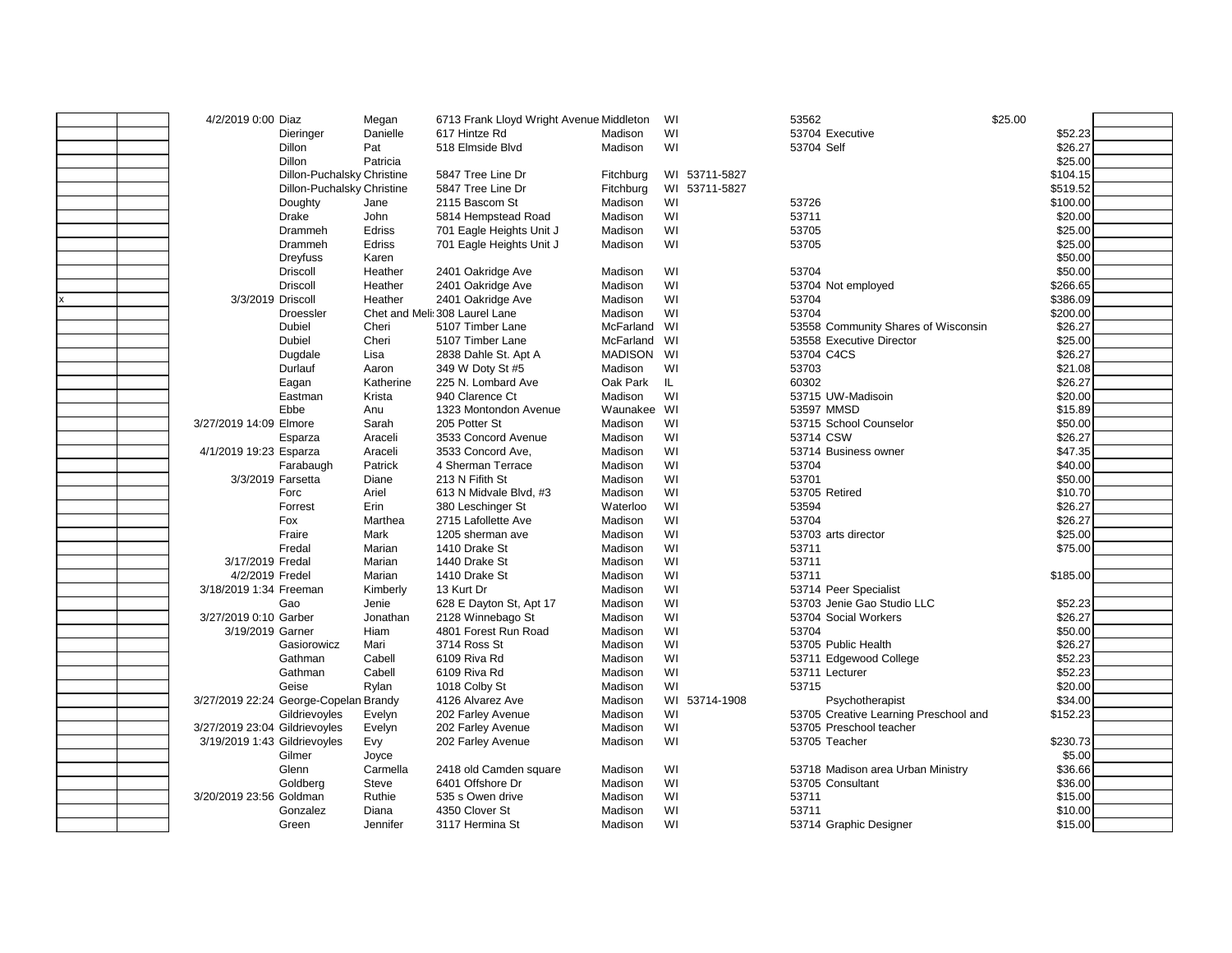|                               | Kelley-Jones         | Sol             | 4341 Crawford Drive       | Madison        | WI                        | 53711 Mt Mary University               | \$25.00    |  |
|-------------------------------|----------------------|-----------------|---------------------------|----------------|---------------------------|----------------------------------------|------------|--|
|                               | Kazowski             | Leopold         |                           |                |                           |                                        | \$50.00    |  |
|                               | Katz                 | Donald          | 2116 Jefferson St         | Madison        | WI                        | 53711 retired                          | \$1,000.00 |  |
| 3/29/2019 Kato                |                      | Sharyl          | 206 E Winnequah Road      | Madison        | WI                        | 53716                                  | \$100.00   |  |
|                               | Kappes               | Mo              | 305 S Dickensen           | Madison        | WI                        | 53703 Outdoor Educator                 | \$20.00    |  |
| 3/26/2019 20:10 Juchems       |                      | <b>Brian</b>    | 3534 Dawes Street         | Madison        | WI                        | 53714 Education                        | \$104.15   |  |
|                               | Jones                | Sunshine        | 4333 Crawford Dr          | Madison        | WI 53711-4806             |                                        | \$52.23    |  |
|                               | Jonathan Gramling    |                 | 303 Whispering Pines Way  | Fitchburg      | WI                        | 53713                                  | \$193.10   |  |
|                               | Johnson              | Sawyer          | 914 Jenifer Street        | Madison        | WI                        | 53703 Youth Worker                     | \$25.00    |  |
|                               | Johnson              | Colleen         | 2106 West Lawn Ave        | Madison        | WI                        | 53711 UW Odyssey                       | \$50.00    |  |
|                               | <b>Jinkins</b>       | Laurie          | 3121 No. Gove St.         | Tacoma         | <b>WA</b>                 | 98407 Representative                   | \$259.92   |  |
|                               | Jennings             | Dylan           | P.O. Box 7                | Odanah         | WI                        | 54861                                  | \$26.27    |  |
|                               | Jenkins              | Ceri            |                           |                |                           |                                        | \$50.00    |  |
|                               | Jeannette            | Allen           | 4199 Bruns Ave            | Madison        | WI                        | 53714                                  | \$10.00    |  |
|                               | Jeannette            | Allen           | 4199 Bruns Ave            | Madison        | WI                        | 53714                                  | \$10.00    |  |
| 3/29/2019 15:32 James         |                      | Daisy           | 1125 sundt lane           | Stoughton      | WI                        | 53589                                  | \$103.19   |  |
|                               | James                | Daisy           | 1125 Sundt In             | Stoughton      | WI                        | 53589                                  | \$25.00    |  |
|                               | Jacobus              | Lindsey         | 4522 lakeview ave         | McFarland WI   |                           | 53558 preschool of the arts            | \$10.70    |  |
| 3/3/2019 Jacob                |                      | Gail            | 2320 Eton Ridge           | Madison        | WI                        | 53726                                  | \$152.23   |  |
|                               | Jacob                | Gail            | 2320 Eton ridge           | Madison        | WI                        | 53726                                  | \$52.23    |  |
| 3/28/2019 19:12 Jackson       |                      | Yvette          | 5000 Denton Hwy #178      | Haltom City TX |                           | 76117                                  | \$26.27    |  |
|                               | Inzeo                | Paula           | 1418 Rae Lane             | Madison        | WI                        | 53711                                  | \$26.27    |  |
|                               | Imig                 | Ann and Ben     | 5406 Tolman Terrace       | Madison        | WI                        | 53711                                  | \$25.00    |  |
|                               | Ibarra               | Tania           | 718 Remington Way         |                | Sun Prairie WI 53590-0356 | Finance professional                   | \$25.00    |  |
|                               | <b>Hutchins</b>      | Patrice         | 3802 Toban Drive          | Madison        | WI                        | 53704                                  | \$26.27    |  |
|                               | Hurckes Dwyet Lorrie |                 | 2336 superior st          | Madison        | WI                        | 53704                                  | \$126.27   |  |
| 3/19/2019 14:50 Hurckes Dwyer |                      | Lorrie          | 2336 Superior St          | Madison        | WI                        | 53704                                  |            |  |
|                               | Hrovat               | Jeanne          | 317 Falles Ct             | Madison        | WI                        | 53705                                  | \$100.00   |  |
|                               | Howard               | James           | 2102 Brentwood Parkway    | Madison        | WI                        | 53704                                  | \$50.00    |  |
|                               | Hornung              | Melissa         | 2134 West Lawn Ave.       | Madison        | WI                        | 53711 at home                          | \$52.23    |  |
| 2/22/2019 Hollander           |                      | Phillip         | 2137 Chadbourne Ave       | Madison        | WI                        | 53726                                  | \$100.00   |  |
|                               | Holland              | Joanne          | 3713 Odana Road           | Madison        | WI                        | 53711 Access Community Health Centers  | \$100.00   |  |
|                               |                      |                 |                           |                |                           |                                        |            |  |
|                               | Hoffert              | David           |                           |                |                           | 53713 City of Middleton                | \$100.00   |  |
|                               | Hinahara             | Gabrielle       | 5318 Hoboken Rd.          | Madison        | WI                        |                                        | \$25.00    |  |
|                               | Hilliard             | Edith           | 1434 Wheeler Court        | Madison        | WI                        | 53704 Executive Assistant              | \$25.00    |  |
|                               | Highland             | Eugenia         | 2742 Moland St            | Madison        | WI                        | 53704                                  | \$25.00    |  |
|                               | Hernandez            | Tim             |                           |                | WI                        |                                        | \$52.23    |  |
|                               | Heim                 | Caleah          | 333 East Bluff            | Madison        | WI                        | 53704 Doula                            | \$20.00    |  |
|                               | Heck                 | Emily           | 1314 W 19th St Apt 2F     | Chicago        | IL.                       | 60608                                  | \$50.00    |  |
|                               | Hayward              | Courtney        | 2371 Kathleen street      | Fitchburg      | WI                        | 53711 Literacy Network                 | \$10.70    |  |
| 3/21/2019 1:14 Hayes          |                      | Colleen         |                           |                |                           | Youth worker                           | \$25.00    |  |
|                               | Hawley               | Terra           | 909 Spaight Street #4     | MADISON WI     |                           | 53703                                  | \$26.27    |  |
| 4/1/2019 15:42 HAUKENESS      |                      | Z!              | 4536 S 2ND ST             | Louisville     | KY                        | 40214 ORGANIZER                        | \$52.23    |  |
|                               | Hatchell             | Michele         | 821 Maple Terrace         | Madison        | WI                        | 53705 Welcoming Schools                | \$25.00    |  |
|                               | Hanson               | Lane            | 3326 Leopold Way          | Fitchburg      | WI                        | 53713 Community Engagement Coordinator | \$170.00   |  |
|                               | Hansen               | Catherine       |                           |                |                           |                                        | \$52.23    |  |
|                               | 3/3/2019 Hancock     | Mark            | 2321 Kendall Ave          | Madison        | WI                        | 53726                                  | \$50.00    |  |
|                               | Halverson            | Erica           | 333 W. Mifflin Street     | Madison        | WI                        | 53703                                  | \$100.00   |  |
| 3/26/2019 19:52 Hadidian      |                      | <b>Beatrice</b> | 1212 Jenifer Street #1    | Madison        | WI                        | 53703                                  | \$156.38   |  |
|                               | Hadidian             | <b>Beatrice</b> | 1212 Jenifer Street APT 1 | Madison        | WI                        | 53703                                  | \$104.15   |  |
|                               | Guse                 | Paul            | 521 Coromor Drive         | Madison        | WI                        | 53711                                  | \$10.00    |  |
|                               | Greene               | Cheryl          |                           |                |                           |                                        | \$100.00   |  |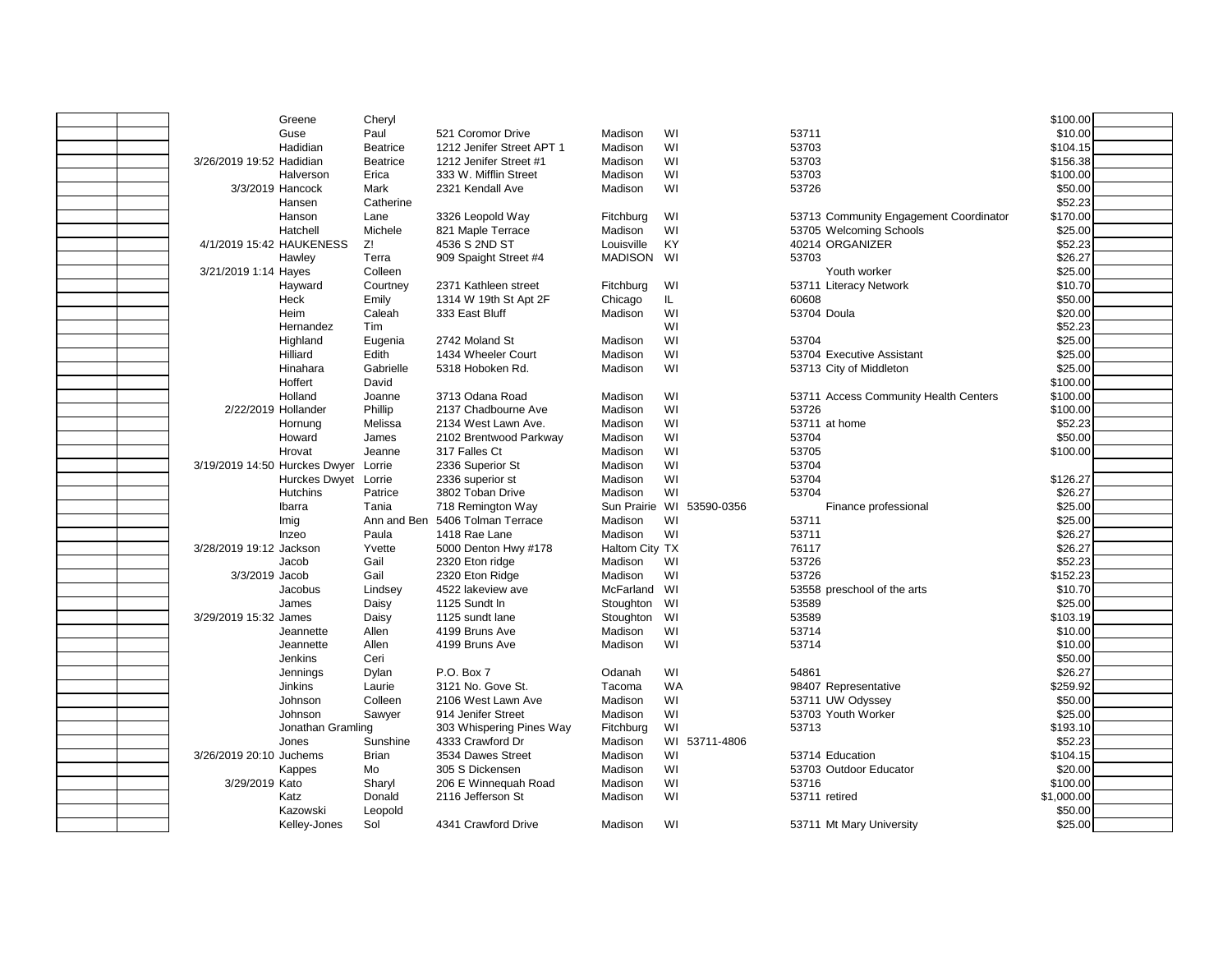|                                        | Kendall                              | Jessi           | 837 Northland Dr                         | Madison             | WI |               | 53704 UW Health                        | \$26.27    |  |
|----------------------------------------|--------------------------------------|-----------------|------------------------------------------|---------------------|----|---------------|----------------------------------------|------------|--|
|                                        | Kesling                              | Amy             | 2810 Commercial Ave                      | Madison             | WI |               | 53704                                  | \$26.27    |  |
|                                        | Ketcham                              | Linda           | 813 Flora Lane                           | Madison             | WI |               | 53714                                  | \$52.23    |  |
| 3/31/2019 16:42 Ketcham                |                                      | Linda           | 813 Flora Lane                           | Madison             | WI |               | 53714                                  | \$100.00   |  |
| 3/28/2019 20:35 Kirkpatrick            |                                      | Cassidy         | 714 N Fair Oaks Ave                      | Madison             |    | WI 53714-1420 |                                        | \$15.89    |  |
|                                        | Kloppenburg                          | Joanne and Jack |                                          |                     |    |               |                                        | \$500.00   |  |
|                                        | Knapp                                | Alex            | 5602 Black Onix Drive                    | Madison             | WI |               | 53705 Temp Chemist                     | \$20.00    |  |
|                                        | Krantz                               | Rebecca         | 2116 Jefferson St                        | Madison             | WI |               | 53711 self                             | \$1,000.00 |  |
|                                        | Kretchmar                            | Kerry           | 3234 Oakridge Ave, Apt, Suite, E Madison |                     | WI |               | 53704                                  | \$250.00   |  |
|                                        | Lashley                              | Yovel           | 2702 Milwaukee St                        | Madison             | WI |               | 53709 Director of Arts, Museum         | \$10.00    |  |
|                                        | Latimer                              | Julia           | PO Box 1452                              | Madison             | WI |               | 53701 Not Employed                     | \$40.00    |  |
|                                        | Lavendel                             | <b>Brian</b>    | 2302 CENTER AVE APT 2                    | Madison             | WI |               | 53704 apartment manager                | \$100.00   |  |
|                                        | Lavendel                             | <b>Brian</b>    | 2302 CENTER AVE                          | <b>MADISON</b>      | WI |               | 53704 Apartment manager                | \$100.00   |  |
|                                        | Lavendel                             | <b>Brian</b>    | 2302 CENTER AVE                          | <b>MADISON</b>      | WI |               | 53704 Apartment manager                | \$100.00   |  |
|                                        | LeClair                              | Jessica         | 2017 Carey Courth                        | Madison             | WI |               | 53704                                  | \$20.00    |  |
|                                        | Leipold                              | Amanda          | 1122 Melby Dr                            | Madison             | WI |               | 53704 Attorney                         | \$50.00    |  |
| 3/22/2019 13:28 Lieberman              |                                      | <b>Noah</b>     | 2938 Cimarron Trail                      | Madison             | WI |               | 53719 Epic Systems                     | \$20.00    |  |
|                                        | Lin                                  | Cynthia         | 158 Harding St                           | Madison             | WI |               | 53714                                  | \$52.23    |  |
|                                        | Lindgren                             | Ellen           | 6622 Maywood Ave                         | MiddletonMi WI      |    |               | 53562 Retired                          | \$100.00   |  |
|                                        | Litovsky                             | Ruth            | 1836 summit ave                          | Madison             | WI |               | 53726                                  | \$104.15   |  |
| 3/28/2019 1:48 Logan                   |                                      | Wren            | 6401 Offshore Drive, Apt. 114            | Madison             | WI |               | 53705 Psychiatry Resident              |            |  |
| 3/28/2019 1:36 Logan                   |                                      | Wren            | 6401 Offshore Drive, Apt. 114            | Madison             | WI |               | 53705 Resident Physician in Psychiatry | \$799.56   |  |
|                                        | Love                                 | Maxwell         | 7143 CALLA PASS                          | <b>MIDDLETOI WI</b> |    |               | 53562 Project Manager                  | \$100.00   |  |
| 3/28/2019 0:17 Lu                      |                                      | Monique         | 420 west Dayton street unit 105          | Madisonadis WI      |    |               | 53703                                  | \$36.66    |  |
|                                        | Luebbert                             | Anthony         | 606 Copeland St                          | Madison             | WI |               | 53711 Homemaker                        | \$3.43     |  |
|                                        | Lust                                 | Kristy          | 6833 Chester Drive, Apt. D               | Madison             | WI |               | 53719                                  | \$26.27    |  |
|                                        | Lust                                 | Kristy          | 6833 Chester Drive, Apt. D               | Madison             | WI |               | 53719                                  | \$26.27    |  |
|                                        | Luttrell                             | Lesleigh        | 1906 Kropf Ave                           | Madison             | WI |               | 53704                                  | \$25.00    |  |
|                                        | Mackesey-Greer Oona                  |                 | 30 Powers Ave                            | Madison             | WI |               | 53714                                  | \$52.23    |  |
|                                        | Madison                              | Sabrina         | 729 Pinecrest Dr                         | Madison             | WI |               | 53704                                  | \$50.00    |  |
| 3/21/2019 23:01 Mael                   |                                      | Missy           | 5405 S RIDGE WAY                         | Middleton           | WI |               | 53562                                  | \$26.27    |  |
|                                        | Maguire                              | Megan           | 917 Murica Aisle                         | Irvine              | CA |               | 92614 Math Professor                   | \$52.23    |  |
|                                        | Maldonado                            | Joe             | 4610 New Freedom Lane                    | Fitchburg           | WI |               | 53711 Director                         | \$25.00    |  |
| 2/20/2019 Manly                        |                                      | Paul            | 10 Pelham Ct                             | Madison             | WI |               | 53713 UW Madison                       | \$250.00   |  |
|                                        | Marchant                             | Angela          | 3801 Dawes St                            | Madison             |    | WI 53714-2423 | University of Wisconsin                | \$52.23    |  |
|                                        | Martin                               | Arvina          | 4901 Waukesha St                         | Madison             | WI |               | 53705 Chief Communications Officer     | \$25.00    |  |
|                                        | Martnya                              | <b>Bryn</b>     |                                          |                     |    |               |                                        | \$50.00    |  |
|                                        | Matson                               | Bethany         | 1629 Kings Mill Way Unit 207             | Madison             | WI |               | 53718                                  | \$26.27    |  |
|                                        | Maxwell                              | Eva             | 1119 Emerald St                          | Madison             | WI |               | 53715                                  | \$26.27    |  |
|                                        | McCanna                              |                 | Peter and Mar 1011 Oak Way               | Madison             | WI |               | 53705                                  | \$100.00   |  |
| 3/10/2019 McCauley                     |                                      | Timothy         |                                          |                     |    |               |                                        | \$100.00   |  |
| 3/27/2019 23:00 Mcdonell               |                                      | Megin           | 404 W Doty St                            | Madison             | WI |               | 53703 ED                               | \$34.00    |  |
|                                        | McDonnel                             | Scott           | 404 W. Doty Street                       | Madison             | WI |               | 53703 County Clerk                     | \$200.00   |  |
|                                        | McDonnell                            | Megin           |                                          |                     |    |               |                                        | \$500.00   |  |
| 3/28/2019 19:39 McGauley-Jacob Jessica |                                      |                 | 3228 29th ave s                          | Minneapolis MN      |    |               | 55406                                  |            |  |
|                                        | McKinney de Re Maxine                |                 | 418 Baldwin St                           | Madison             | WI |               | 53704 Professor                        | \$20.00    |  |
|                                        | 3/25/2019 3:02 McKinney de Ro Maxine |                 | 418 N. Baldwin Street                    | Madison             | WI |               | 53703                                  | \$72.23    |  |
|                                        | McNeill                              | Laura           | 2109 Rusk St                             | Madison             | WI |               | 53704 educator                         | \$250.00   |  |
|                                        | Menzel                               | Annie           | 2629 Union St                            | Madison             | WI |               | 53704 Professor                        | \$70.00    |  |
|                                        | Mertzig                              | Jonathan        | 5302 Odana Rd                            | Madison             | WI |               | 53711                                  | \$25.00    |  |
| 3/26/2019 23:24 Miesbauer              |                                      | Peter           | 5711 Wilshire Dr                         | Fitchburg           | WI |               | 53711                                  | \$259.92   |  |
|                                        | Miller                               | Fratney         | 123 W Washington Ave                     | Madison             | WI |               | 53704 Attorney                         | \$250.00   |  |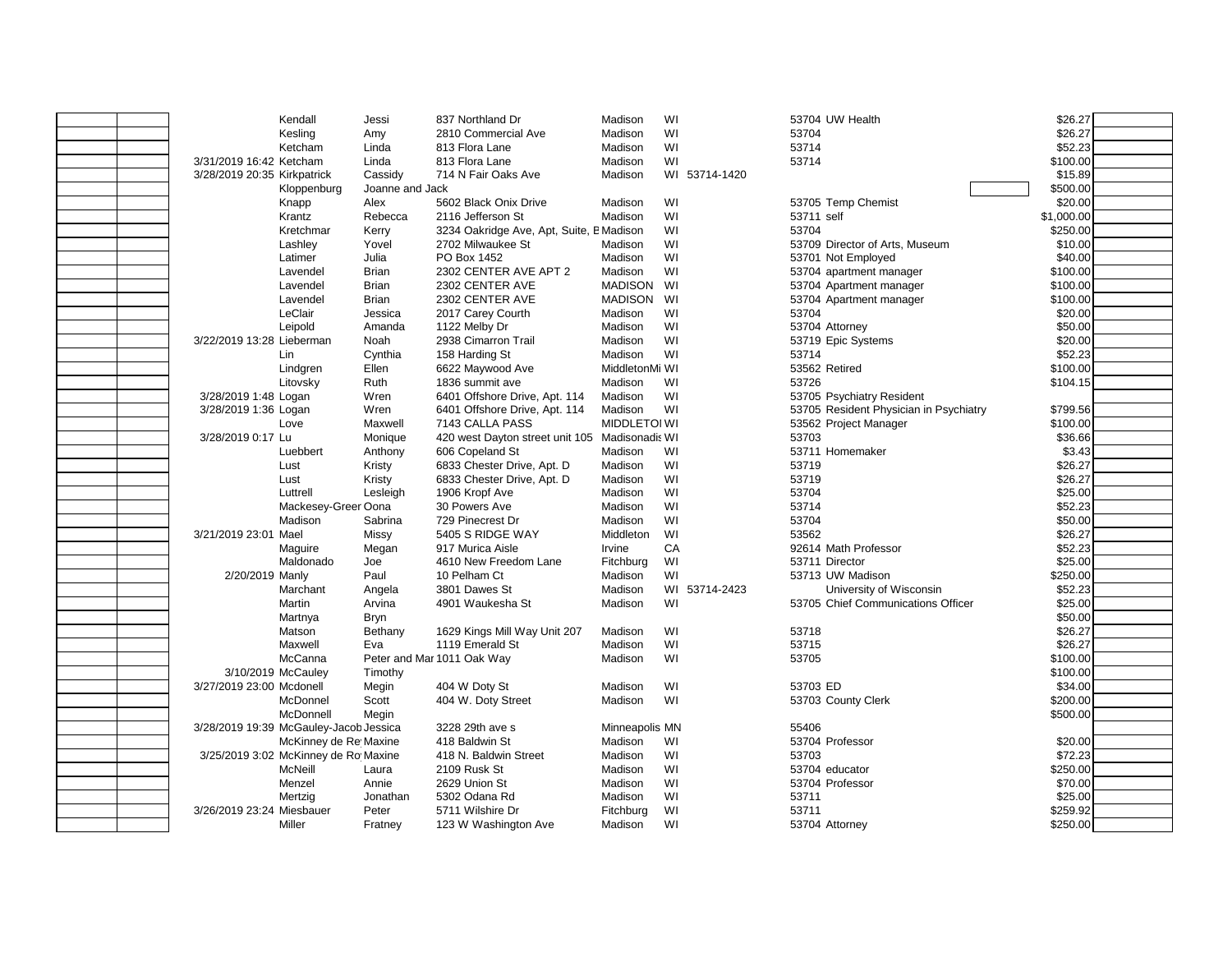|                            | Miller                | Annette        | 2 Abilene Ct                         | Madison          | WI        | 53719 Consultant                 | \$52.23  |
|----------------------------|-----------------------|----------------|--------------------------------------|------------------|-----------|----------------------------------|----------|
|                            | <b>Mireles</b>        | Oscar          | 4350 Clover Ct                       | Madison          | WI        | 53711                            | \$20.00  |
|                            | Mireles               | Oscar          | 4350 Clover Ct.                      | Madison          | WI        | 53711 Administrator              | \$50.00  |
|                            | <b>Mireles</b>        | Oscar          | 4350 Clover Ct.                      | Madison          | WI        | 53711 Administrator              | \$50.00  |
| 2/14/2019 5:11 Mireles     |                       | Oscar          | 4350 Clover Ct.                      | Madison          | WI        | 53711                            |          |
| 3/14/2019 5:15 Mireles     |                       | Oscar          | 4350 Clover Ct.                      | Madison          | WI        | 53711                            | \$200.00 |
|                            | Mitchell              | Everett        | 1110 Stonehaven Dr                   | Sun Prairie WI   |           | 53590                            | \$104.15 |
| 3/28/2019 17:30 Moaddel    |                       | Rochelle       | 1445 CHANDLER ST                     | Madison          | WI        | 53711                            |          |
|                            | Moody                 | Ben            | 321 Wisconsin Ave Apt 4              | Madison          | Wi        | 53703 Software Developer         | \$10.00  |
|                            | Morrison              | Anne           |                                      |                  |           |                                  | \$25.00  |
|                            | Morton                | Marianne       |                                      |                  |           |                                  | \$50.00  |
| 3/26/2019 22:46 Nagler     |                       | Jill           | 13 Goldenrod Ln                      | Madison          | WI        | 53719 Research Specialist        | \$21.08  |
|                            | Nardi                 | <b>Brennan</b> | 169 Ohio Ave                         | Madison          | WI        | 53704 Director of Communications | \$50.00  |
|                            | <b>Neff</b>           | Deborah        | 3433 Crestwood Drive                 | Madison          | WI        | 53705                            | \$500.00 |
|                            | Nelson                | Leslee         | 614 Welch Ave                        | Madison          | WI        | 53704 NA                         | \$100.00 |
|                            | Newhouse              | Katlin         | 7362 timberlake trail                | Madison          | WI        | 53719                            | \$10.00  |
|                            | Newmann               | Joy            | 741 Jennifer St                      | Madison          | WI        | 53703 Professor                  | \$120.00 |
|                            | Newmann               | Joy            |                                      |                  |           |                                  | \$160.00 |
|                            | <b>Nichols</b>        | Nichelle       | 817 Collisto Dr                      | Madison          | WI        | 53718                            | \$40.00  |
|                            | O' Donnell            | Laurie         | 3001 TRIVERTON PIKE DR AP1 Fitchburg |                  | WI        | 53711 State of WI                | \$26.27  |
|                            | O'Callaghan           | Elizabeth      |                                      |                  |           |                                  | \$100.00 |
|                            | Oladokun              | Natasha        | 232 Fair Oaks Ave                    | Madison          | WI        | 53704 Poetry Fellow              | \$20.00  |
|                            | <b>OLeary</b>         | Susan          |                                      |                  |           |                                  | \$26.27  |
|                            | Ollenburger           | Katherine      | 1610 Barclay St                      | <b>Baltimore</b> | <b>MD</b> | 21202                            | \$52.23  |
|                            | Olson                 | Michelle       | 1 Kresteller circle                  | Madison          | WI        | 53719 MMSD                       | \$30.00  |
|                            | OÕLeary               | Susan          | n/a                                  |                  |           |                                  | \$26.27  |
|                            | 3/17/2019 Oppenheimer | Carla          | 416 N Paterson St #2                 | Madison          | WI        | 53703                            | \$50.00  |
|                            | orr                   | catherine      | 4607 Tonyawatha Trail                | Monona           | WI        | 53716 Professor                  | \$100.00 |
|                            | Otte-Ford             | Rebecca        | 1027 Chandler St                     | Madison          | WI        | 53715                            | \$104.15 |
|                            | Ouradnik              | Carrie         | 5706 Russett Rd #4                   | Madison          | WI        | 53711 State of WI                | \$10.70  |
|                            | Ouradnik              | Carrie         | 5706 Russett Rd #4                   | Madison          | WI        | 53711 Financial examiner         | \$25.00  |
| 2/8/2019 10:50 Ouradnik    |                       | Carrie         | 5706 Russett Rd #4                   | Madison          | WI        | 53711                            | \$60.70  |
|                            | Owens                 | Heather        | 5430 Monona Dr                       | Monona           | WI        | 53716 UW Madison Arts Marketing  | \$20.00  |
|                            | Palreddy              | Soumya         | 229 van deusen street                | Madison          | WI        | 53715 Psychologist               | \$104.15 |
|                            | Panjabi               | Chitra         | 4335 N Ashland Avenue #3S            | Chicago          | IL.       | 60613                            | \$26.27  |
|                            | Paredes               | Geraldine      | 236 Dunning Street Apt.1             | Madison          | WI        | 53704 YWCA Madison               | \$100.00 |
|                            | Parmentier            | Christa        | 517 Rethke Ave                       | Madison          | WI        | 53714                            | \$26.27  |
|                            | Parmentier            | Gen            | 2922 Milwaukee street                | MadisonMac WI    |           | 53704                            | \$50.00  |
| 3/28/2019 18:57 Parmentier |                       | Genevieve      | 2922 Milwaukee street                | MadisonMar WI    |           | 53704 Library page               | \$102.23 |
|                            | Patterson             | M              | 8 High Point Lane                    | Madison          | WI        | 53714 Counselor                  | \$20.00  |
|                            | Pearson               | Ed             | n/a                                  |                  |           |                                  | \$20.00  |
|                            | Peerenboom            |                | Tim and Kristil 1610 Deerwood Dr     | Madison          | WI        | 53716                            | \$52.23  |
|                            | Pekarek Krohn         | David          |                                      |                  |           |                                  | \$25.00  |
| 3/27/2019 1:27 Peterson    |                       |                | Leslie Amster 2450 Upham Street      | Madison          | WI        | 53704 teacher                    | \$50.00  |
|                            | Peyton                | Melissa        | 510 Welch Ave                        | Madison          | WI        | 53704 Structural Engineer        | \$40.00  |
|                            | Peyton-Caire          | Lisa           | 7856 Wood Reed Dr                    | Madison          | WI        | 53719                            | \$50.00  |
|                            | Pfeiffer              |                | Jacob and Jill 9270 O'Sheridan St    | Madison          | WI        | 53715                            | \$100.00 |
|                            | Pluemer               | Jeanne         | 6973 Chester Drive H                 | Madison          | WI        | 53719                            | \$25.00  |
|                            | Pressman              | Jennifer       | 1133 Rutledge St.                    | Madison          | WI        | 53703 Development Specialist     | \$565.00 |
|                            | Pressman              | Jennifer       | 1133 Rutledge St.                    | Madison          | WI        | 53703 Development Specialist     |          |
| 4/1/2019 3:29 Pressman     |                       | Jenny          | 1133 Rutledge St.                    | Madison          | WI        | 53703 Consultant                 | \$708.00 |
| 3/27/2019 20:39 Priddy     |                       | James          |                                      |                  |           |                                  | \$31.46  |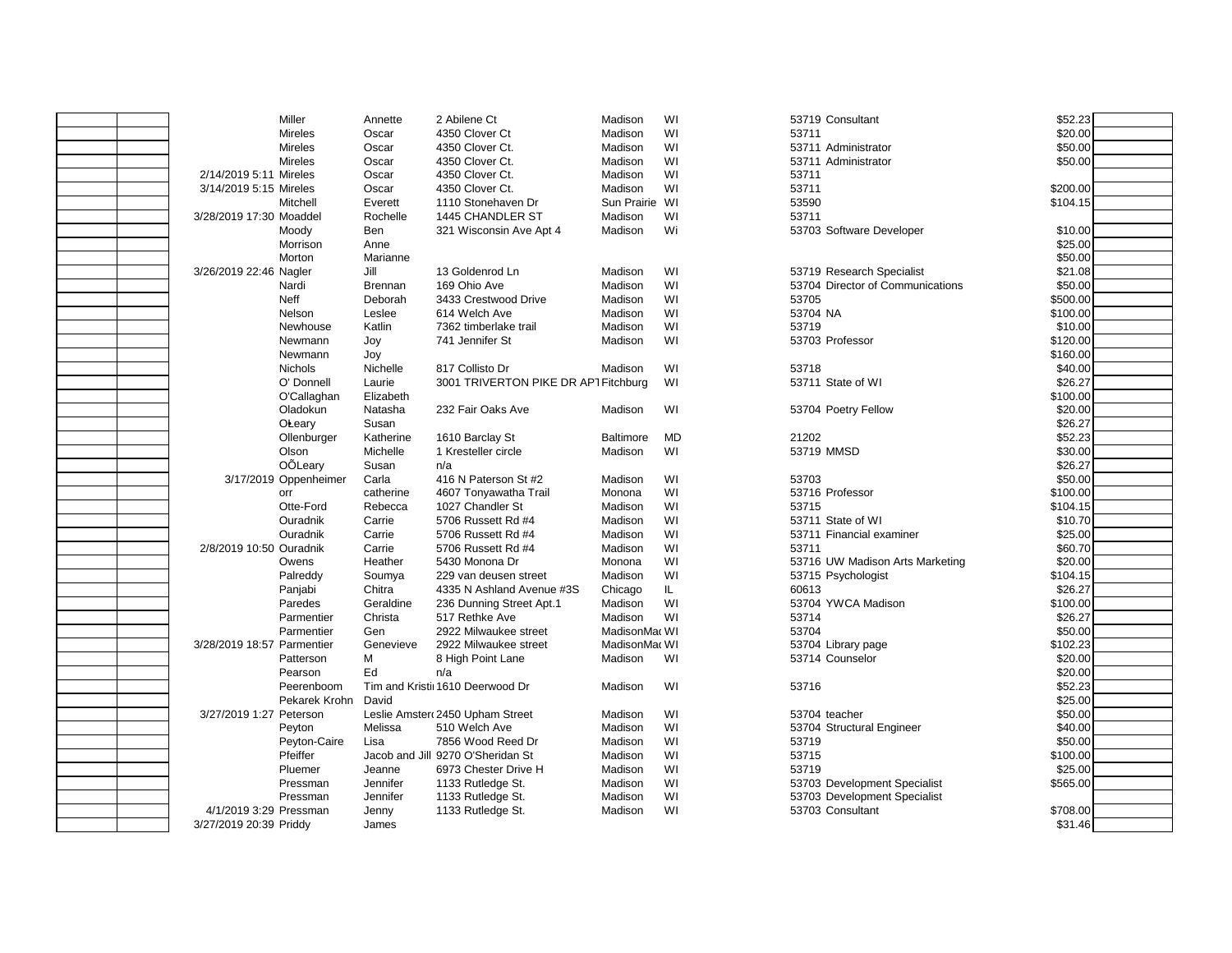|                                        | Quella                            | Lu Ann          | 10 Norwalk Cir                       | Madison        | WI            | 53717                                         | \$104.15   |  |
|----------------------------------------|-----------------------------------|-----------------|--------------------------------------|----------------|---------------|-----------------------------------------------|------------|--|
|                                        | Ragland                           | Enis            | 5626 Black Onyx Drive Apt 309        | Madison        | WI            | 53718 City of Madison                         | \$52.23    |  |
|                                        | Ralyn                             | Jessica         | 2379 Kathleen St                     | Madison        | WI            | 53711 Regulatory Intelligence Manager         | \$100.00   |  |
| 3/26/2019 20:30 Ralyn                  |                                   | <b>Becki</b>    |                                      |                | WI            |                                               | \$52.23    |  |
| 3/29/2019 3:11 Ramberg                 |                                   | Erica           | 515 Briar Hill Rd                    | Madison        | WI            | 53711                                         |            |  |
|                                        | Reidy                             | Kiyoko          | 321 Wisconsin Ave                    | Madison        | WI            | 53705 Baker                                   | \$7.00     |  |
|                                        | Reyes                             | Gloria          | 4002 Tomscot Trl                     | Madison        | WI            | 53704 Deputy Mayor                            | \$25.00    |  |
|                                        | 4/1/2019 3:43 Rhodes-Conway Satya |                 | 2642 Hoard St.                       | Madison        | WI            | 53704 outreach specialist                     | \$25.00    |  |
|                                        | Rice                              | Allison         | n/a                                  |                |               |                                               | \$5.00     |  |
|                                        | <b>Richards</b>                   | Stephanie       | 311 Norris Ct                        | Madison        | WI 53703-1658 | Arts administration                           | \$25.00    |  |
| 3/30/2019 11:30 Rico-McKeen            |                                   | Olivia          | 2029 Jenifer St, #1                  | Madison        | WI            | 53704                                         | \$10.70    |  |
|                                        | River                             | Cathy           | 2976 Triverton Pike Dr               | Fitchburg      | WI            | 53711                                         | \$30.00    |  |
|                                        | <b>Roberts</b>                    | James           | 324 Kedzie St                        | Madison        | WI            | 53704 Writer                                  | \$5.00     |  |
|                                        | <b>Roberts</b>                    | Coty            | 1618 Fordem Avenue Apt. 309          | Madison        | WI            | 53704 Big Brothers Big Sisters of Dane County | \$10.00    |  |
| 3/28/2019 20:29 Roberts                |                                   | Coty            | 1618 Fordem Avenue Apartment Madison |                | WI            | 53704 Social Worker                           | \$36.27    |  |
| 3/15/2019 14:04 Robins                 |                                   | Celeste L.      | 406 Elmside Blvd.                    | Madison        | WI            | 53704 social worker                           |            |  |
|                                        | Rohlich                           | Ruth            | 1822 Kropf Avenue                    | Madison        | WI            | 53704 Professional                            | \$50.00    |  |
|                                        | Romano                            | Margaret        | 416 5th Ave                          | Baraboo        | WI            | 53913                                         | \$26.27    |  |
| 3/29/2019 Romano                       |                                   | Sam             | 364 Concord Drive                    | Oregon         | WI            | 53575                                         | \$20.00    |  |
|                                        | Rosen Heinz                       | Jennifer        | 9802 Soaring Sky Run                 | Verona         | WI            | 53593 Writer                                  | \$52.23    |  |
|                                        | <b>Ross</b>                       | Michael         | 306 Waverly Pl                       | Madison        | WI            | 53705                                         | \$52.23    |  |
|                                        | Rowe                              | Megan           | 3625 Hovde Rd                        | Madison        | WI            | 53704 Rise Wisconsin                          | \$50.00    |  |
|                                        | Royko Maurer                      | Nate and Amelia |                                      |                |               |                                               | \$20.00    |  |
|                                        | <b>Rubin</b>                      | Jen             | 1232 Spaight St                      | Madison        | WI            | 53703                                         | \$52.23    |  |
| 3/28/2019 19:35 Rubin                  |                                   | Jen             | 1232 Spaight St                      | Madison        | WI            | 53703                                         | \$73.31    |  |
|                                        | Rudd                              | Hedi            | 407 S Livingston St                  | Madison        | WI            | 53703                                         | \$26.27    |  |
|                                        | Russell                           | Angela          | 2109 Fox Ave                         | Madison        | WI            | 53711                                         | \$100.00   |  |
| 4/1/2019 11:09 Sabalones               |                                   | Katie           | 2023 Frisch Road                     | Madison        | WI            | 53711 Graphic Designer                        | \$10.70    |  |
|                                        | Sabor                             | Anne            | 345 North St                         | Madison        | WI            | 53704 Teacher                                 | \$50.00    |  |
|                                        | Saiz                              | Nancy           | 462 Woodside Terrace                 | Madison        | WI            | 53711                                         | \$10.00    |  |
|                                        | Saiz                              | Nancy           | 462, Woodside Ter                    | Madison        | WI            | 53711 City of Madison                         | \$100.00   |  |
|                                        | <b>Salkas</b>                     | Shor            | 3241 18th Ave S                      | Minneapolis MN |               | 55407                                         | \$18.00    |  |
|                                        | Salkas                            | Shor            | 3241 18th Ave S                      | Minneapolis MN |               | 55407                                         | \$18.00    |  |
|                                        | Sanders                           |                 | Henry or Ther 926 Menomonie Lane     | Madison        | WI            | 53704                                         | \$200.00   |  |
|                                        | Saralavos                         | Helen           | 1805 Rutledge St                     | Madison        | WI            | 53705 Executive Director                      | \$50.00    |  |
| 3/17/2019 Schachter                    |                                   | Joman           | 509 Ludington Ave                    | Madison        | WI            | 53704                                         | \$30.00    |  |
|                                        | Schalk                            | Sami            | 301 Harbour Town Drive, #201         | Madison        | WI            | 53717                                         | \$52.23    |  |
|                                        | Scherz-Busch                      | Nira            | 437 S Yellowstone Dr # 218           | Madison        | WI 53719-1069 | Self                                          | \$26.27    |  |
| 3/27/2019 22:42 Schmuecker             |                                   | Ashley          | 1037 Jenifer Street Apt 3            | Madison        | WI            | 53703 Violence Prevention Specialist          | \$35.62    |  |
|                                        | Schneider                         | Jane            | W9158 Blue Spruce Ln                 | Cambridge      | WI            | 53523                                         | \$52.23    |  |
|                                        | Scholz                            | Melissa         | 2115 Adams Street                    | Madison        | WI            | 53711 Scholz Nonprofit Law                    | \$104.15   |  |
|                                        | Schrohger                         | Jinger          | 2257 Fox Ave                         | Madison        | WI            | 53711                                         | \$10.00    |  |
| 3/21/2019 1:10 Schultz                 |                                   | Jenn            | 53 North Bryan St                    | Madison        | WI            | 53714                                         | \$25.00    |  |
|                                        | Schwartz                          | Louisa          | 1033 High St #314                    | Madison        | WI            | 53715                                         | \$50.00    |  |
|                                        | Schwartz                          | Carolynn        | 946 Jenifer Street                   | Madison        | WI            | 53703 United Cerebral Palsy of Greater Dane C | \$52.23    |  |
| 3/29/2019 12:21 Scott                  |                                   | Lesly           | 1351 Jenifer Street                  | Madison        | WI            | 53703 Manager                                 | \$104.15   |  |
|                                        | Sebow                             | Anne            |                                      |                |               |                                               | \$9.00     |  |
| 3/29/2019 6:09 Secaur                  |                                   | Valerie         | 2960 Broadway #13                    | San Diego      | CA            | 92102                                         | \$34.00    |  |
|                                        | Seiden-thomas                     | Kathi           | 2232 west Lawn ave                   | Madison        | WI            | 53711 Schools team and Equity Coordinator     | \$76.27    |  |
| 3/29/2019 23:35 Seiden-Thomas Kathleen |                                   |                 |                                      | Madison        | WI            | 53711 Outreach Specialist                     | \$25.00    |  |
|                                        | Selvick                           | Stephanie       | 520 Limerick Drive, Apt. 309         | Cottage Gro WI |               | 53527                                         | \$26.27    |  |
|                                        | 3/9/2019 Sesenbrenner             | Mary            | 818 Prospoect Place                  | Madison        | WI            | 53703 Retired                                 | \$1,000.00 |  |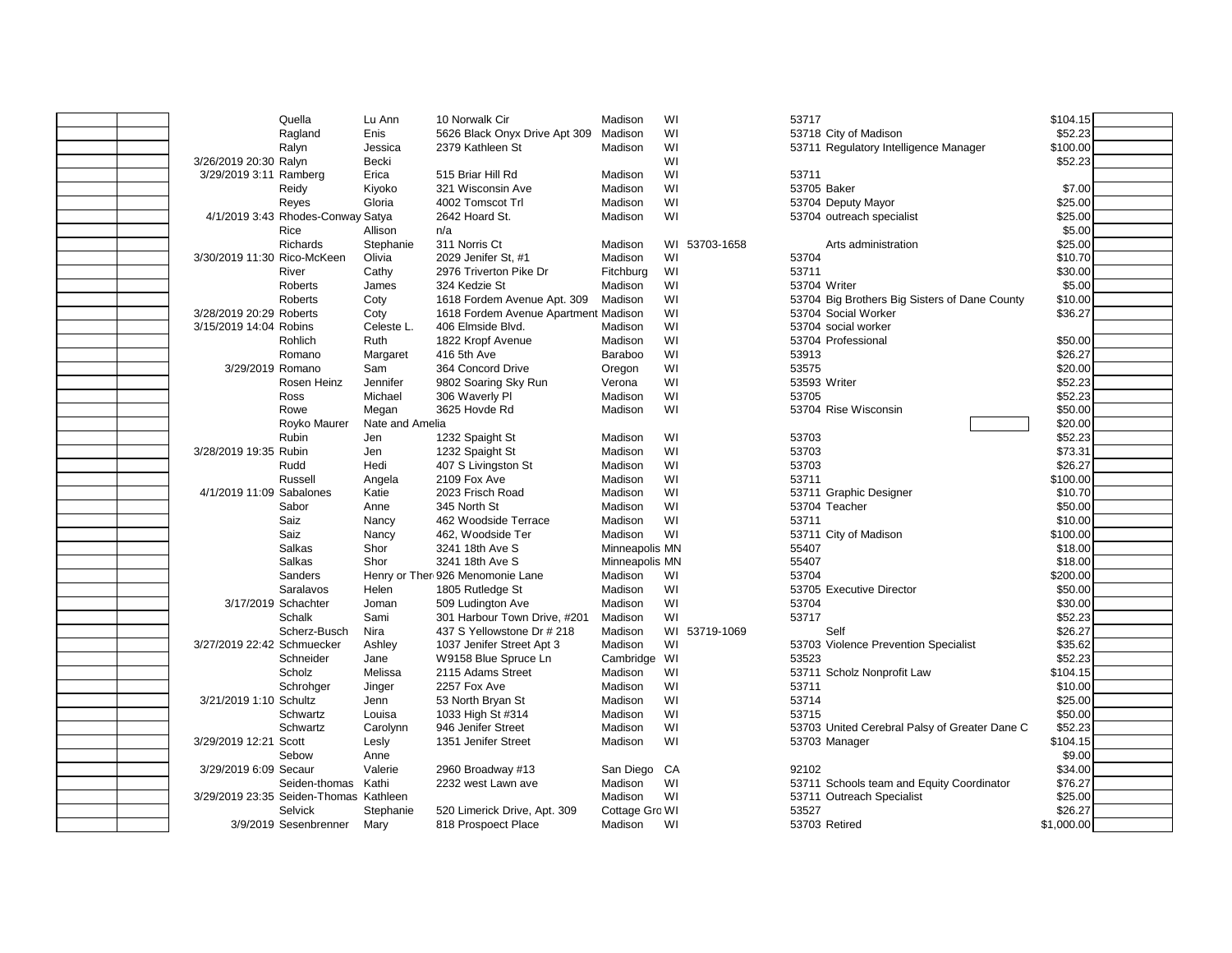| WI<br>53593 Sales/Account Manager<br>\$40.00<br>Singh<br>Kathryn<br>21 Greenside Circle<br>Verona<br>3706 DRUMLIN LN<br>WI<br>53719 Technical Services Analyst<br>\$26.27<br>Singletary<br>Andrea<br>Verona<br><b>MADISON</b><br>WI<br>\$51.27<br>3/31/2019 12:14 Singletary<br>Andrea<br>3706 DRUMLIN LN<br>53719<br>WI<br>53704<br>\$40.00<br>Smallwood<br>John<br>2146 Linden Ave<br>Madison<br>IN<br>46975 QCL<br>\$5.50<br>Smith<br>Destiny<br>806 Main St<br>Rochester<br>\$208.00<br>Smith<br>Danez<br>206 E Franklin Ave, Apt 4<br>Minneapolis MN<br>55404 Self-Employed<br>WI<br>\$10.00<br>Sowards<br>Amber<br>Madison<br>53715 Artist<br>601 Pinchrest Ave<br>Jeff<br>WI<br>53703<br>\$52.23<br>Spitzer-Resnick<br>430 Sidney St.<br>Madison<br>Madison<br>WI<br>Steiner<br>Cassandra<br>17 S Blair St<br>53703<br>\$10.00<br><b>NY</b><br>\$26.27<br>Jonathan<br>4217 Waban Hill<br>53711 VP for External Affairs<br>Stenger<br><b>Bronx</b><br>WI<br>53711 VP. External Affairs<br>\$78.50<br>3/18/2019 17:01 Stenger<br>Jonathan<br>4217 Waban Hill<br>Madison<br>Madison<br>WI<br>Sternbach<br>4603 Maher Ave<br>53716<br>\$100.00<br>Jan<br>WI<br>53716<br>\$50.00<br>Sternbach<br>Jan<br>4603 Maher Ave<br>Madison<br>\$25.00<br><b>Stewart</b><br>Mark and Tracy<br><b>TX</b><br>\$52.23<br>3/27/2019 23:07 Stewart<br>7516 Ballydawn dr<br>Austin<br>78744<br>Taja<br>Shorewood WI<br>53211<br>\$52.23<br>Stnokd<br>3621 N Morris Blvd<br><b>Stacy</b><br>WI<br>\$50.00<br>Sullivan<br>Natasha<br>4613 Maher Ave<br>Madison<br>53716 teacher<br>Madison<br>WI<br>\$52.23<br>3/19/2019 3:50 Sullivan<br>Hawk<br>4613 Maher ave<br>53716 Tavern owner<br>Madison<br>WI<br>\$26.27<br>522 S Orchard St<br>53715<br>Swenson<br>Mary<br>\$10.00<br>Thomas<br>Jackson<br>WI<br>\$104.15<br>3/18/2019 4:08 Thornley<br>Erin<br>702 McLean Dr.<br>Madison<br>53718 Executive Director<br>WI<br>Erica<br>602 Gately Terrace<br>Madison<br>53711<br>\$10.00<br>Throneburg<br>\$25.00<br>Traxler<br>Julie<br>n/a<br>WI<br>Treu<br>Gretchen<br>6 N 4th St Apt 2<br>Madison<br>53704<br>\$104.15<br>WI<br>\$52.23<br>Tripp<br>Andrea<br>54665<br>703 conner st<br>Viroqua<br>\$30.00<br>Tucci<br>Elizabeth<br>WI<br>53718<br>\$100.00<br>Underblake<br>Delon and Gai 6704 Cottage Grove Road<br>Madison<br>WI<br>2818 Grandview Blvd<br>Madison<br>53713<br>\$100.00<br>Vaj<br>Kabzuag<br>WI<br>Jodi<br>324 Russell St<br>Madison<br>53704 Fundraiser<br>\$20.00<br>Vandermolen<br>\$20.00<br>Jodi<br>Vandermuelen<br>WI<br>\$52.23<br>3/26/2019 22:17 Varese<br>Madison<br>Dane<br>7201 Mid Town Road 110<br>53719 District Director<br>WI<br>\$10.70<br>3/30/2019 15:30 Vaziri<br>304 W North St #193<br>Waukesha<br>53188 MH Therapist<br>Vanessa<br>\$10.70<br>423 Northstar Drive<br>Madison<br>WI<br>53718 The center<br>Vincent<br>Amy<br>Michael<br>WI<br>54302 Sales<br>\$26.27<br>3/28/2019 17:40 Vinson<br>2731 Old Coach Road<br>Green Bay<br>WI<br>2/14/2019 17:59 Vukelich-Selva<br>53711<br>\$25.00<br>Donna<br>522 Piper Drive<br>Madison<br>\$25.00<br>Richard<br>Wagner<br>Wallace<br>Geoffrey<br>Madison<br>WI<br>53711<br>\$40.00<br>5905 Hammersley Road<br>WI<br>53719<br>Ware<br>3848 Maple Grove Drive Apt 213 Madison<br>\$10.70<br>Brianna<br>Waters<br>Eliza<br>110 Alder Dr<br>WI<br>53705 Freelance Writer<br>\$20.00<br>Madison<br>WI<br>Whiteside<br>640 W Wilson<br>Madison<br>\$5.00<br>Jim<br>53703 Copywriter<br>WI<br>Will<br>\$52.23<br>Stacey<br>2441 Hoard St<br>Madison<br>53704 Project Manager<br>3/26/2019 20:52 Williams<br>Madison<br>WI<br>\$20.00<br>Justin<br>4905 Buckeye Rd<br>53716 Development<br>WI<br>Madison<br>53711<br>\$50.00<br>Winkle-Wagner<br>Rachelle<br>2334 West Lawn Ave<br>502 TRAVELER LN<br>Madison<br>WI<br>53718<br>\$100.00<br>Winston<br>Johnny<br>WI<br>733 Jennifer St<br>Madison<br>53703 Proesthtic Practitioner<br>\$35.00<br>Wojking<br>Jane<br>WI<br>Wolf<br>Madison<br>53711 UW-MADISON<br>\$36.00<br>Lesley<br>814 Lewis ct<br>\$20.00<br>Wolking<br>Jane<br>\$50.00<br>Wonglet<br>Pathoomaln |  | Shatz    | Sarah     | 1814 Sheridan Drive | Madison | WI | 53704 Joining Forces for Families | \$25.00 |  |
|---------------------------------------------------------------------------------------------------------------------------------------------------------------------------------------------------------------------------------------------------------------------------------------------------------------------------------------------------------------------------------------------------------------------------------------------------------------------------------------------------------------------------------------------------------------------------------------------------------------------------------------------------------------------------------------------------------------------------------------------------------------------------------------------------------------------------------------------------------------------------------------------------------------------------------------------------------------------------------------------------------------------------------------------------------------------------------------------------------------------------------------------------------------------------------------------------------------------------------------------------------------------------------------------------------------------------------------------------------------------------------------------------------------------------------------------------------------------------------------------------------------------------------------------------------------------------------------------------------------------------------------------------------------------------------------------------------------------------------------------------------------------------------------------------------------------------------------------------------------------------------------------------------------------------------------------------------------------------------------------------------------------------------------------------------------------------------------------------------------------------------------------------------------------------------------------------------------------------------------------------------------------------------------------------------------------------------------------------------------------------------------------------------------------------------------------------------------------------------------------------------------------------------------------------------------------------------------------------------------------------------------------------------------------------------------------------------------------------------------------------------------------------------------------------------------------------------------------------------------------------------------------------------------------------------------------------------------------------------------------------------------------------------------------------------------------------------------------------------------------------------------------------------------------------------------------------------------------------------------------------------------------------------------------------------------------------------------------------------------------------------------------------------------------------------------------------------------------------------------------------------------------------------------------------------------------------------------------------------------------------------------------------------------------------------------------------------------------------------------------------------------------------------------------------------------------------------------------------------------------------------------------------------------------------------------------------------------------------------------------------------------------------------------------------------------------------------------|--|----------|-----------|---------------------|---------|----|-----------------------------------|---------|--|
|                                                                                                                                                                                                                                                                                                                                                                                                                                                                                                                                                                                                                                                                                                                                                                                                                                                                                                                                                                                                                                                                                                                                                                                                                                                                                                                                                                                                                                                                                                                                                                                                                                                                                                                                                                                                                                                                                                                                                                                                                                                                                                                                                                                                                                                                                                                                                                                                                                                                                                                                                                                                                                                                                                                                                                                                                                                                                                                                                                                                                                                                                                                                                                                                                                                                                                                                                                                                                                                                                                                                                                                                                                                                                                                                                                                                                                                                                                                                                                                                                                                                                       |  |          |           |                     |         |    |                                   |         |  |
|                                                                                                                                                                                                                                                                                                                                                                                                                                                                                                                                                                                                                                                                                                                                                                                                                                                                                                                                                                                                                                                                                                                                                                                                                                                                                                                                                                                                                                                                                                                                                                                                                                                                                                                                                                                                                                                                                                                                                                                                                                                                                                                                                                                                                                                                                                                                                                                                                                                                                                                                                                                                                                                                                                                                                                                                                                                                                                                                                                                                                                                                                                                                                                                                                                                                                                                                                                                                                                                                                                                                                                                                                                                                                                                                                                                                                                                                                                                                                                                                                                                                                       |  |          |           |                     |         |    |                                   |         |  |
|                                                                                                                                                                                                                                                                                                                                                                                                                                                                                                                                                                                                                                                                                                                                                                                                                                                                                                                                                                                                                                                                                                                                                                                                                                                                                                                                                                                                                                                                                                                                                                                                                                                                                                                                                                                                                                                                                                                                                                                                                                                                                                                                                                                                                                                                                                                                                                                                                                                                                                                                                                                                                                                                                                                                                                                                                                                                                                                                                                                                                                                                                                                                                                                                                                                                                                                                                                                                                                                                                                                                                                                                                                                                                                                                                                                                                                                                                                                                                                                                                                                                                       |  |          |           |                     |         |    |                                   |         |  |
|                                                                                                                                                                                                                                                                                                                                                                                                                                                                                                                                                                                                                                                                                                                                                                                                                                                                                                                                                                                                                                                                                                                                                                                                                                                                                                                                                                                                                                                                                                                                                                                                                                                                                                                                                                                                                                                                                                                                                                                                                                                                                                                                                                                                                                                                                                                                                                                                                                                                                                                                                                                                                                                                                                                                                                                                                                                                                                                                                                                                                                                                                                                                                                                                                                                                                                                                                                                                                                                                                                                                                                                                                                                                                                                                                                                                                                                                                                                                                                                                                                                                                       |  |          |           |                     |         |    |                                   |         |  |
|                                                                                                                                                                                                                                                                                                                                                                                                                                                                                                                                                                                                                                                                                                                                                                                                                                                                                                                                                                                                                                                                                                                                                                                                                                                                                                                                                                                                                                                                                                                                                                                                                                                                                                                                                                                                                                                                                                                                                                                                                                                                                                                                                                                                                                                                                                                                                                                                                                                                                                                                                                                                                                                                                                                                                                                                                                                                                                                                                                                                                                                                                                                                                                                                                                                                                                                                                                                                                                                                                                                                                                                                                                                                                                                                                                                                                                                                                                                                                                                                                                                                                       |  |          |           |                     |         |    |                                   |         |  |
|                                                                                                                                                                                                                                                                                                                                                                                                                                                                                                                                                                                                                                                                                                                                                                                                                                                                                                                                                                                                                                                                                                                                                                                                                                                                                                                                                                                                                                                                                                                                                                                                                                                                                                                                                                                                                                                                                                                                                                                                                                                                                                                                                                                                                                                                                                                                                                                                                                                                                                                                                                                                                                                                                                                                                                                                                                                                                                                                                                                                                                                                                                                                                                                                                                                                                                                                                                                                                                                                                                                                                                                                                                                                                                                                                                                                                                                                                                                                                                                                                                                                                       |  |          |           |                     |         |    |                                   |         |  |
|                                                                                                                                                                                                                                                                                                                                                                                                                                                                                                                                                                                                                                                                                                                                                                                                                                                                                                                                                                                                                                                                                                                                                                                                                                                                                                                                                                                                                                                                                                                                                                                                                                                                                                                                                                                                                                                                                                                                                                                                                                                                                                                                                                                                                                                                                                                                                                                                                                                                                                                                                                                                                                                                                                                                                                                                                                                                                                                                                                                                                                                                                                                                                                                                                                                                                                                                                                                                                                                                                                                                                                                                                                                                                                                                                                                                                                                                                                                                                                                                                                                                                       |  |          |           |                     |         |    |                                   |         |  |
|                                                                                                                                                                                                                                                                                                                                                                                                                                                                                                                                                                                                                                                                                                                                                                                                                                                                                                                                                                                                                                                                                                                                                                                                                                                                                                                                                                                                                                                                                                                                                                                                                                                                                                                                                                                                                                                                                                                                                                                                                                                                                                                                                                                                                                                                                                                                                                                                                                                                                                                                                                                                                                                                                                                                                                                                                                                                                                                                                                                                                                                                                                                                                                                                                                                                                                                                                                                                                                                                                                                                                                                                                                                                                                                                                                                                                                                                                                                                                                                                                                                                                       |  |          |           |                     |         |    |                                   |         |  |
|                                                                                                                                                                                                                                                                                                                                                                                                                                                                                                                                                                                                                                                                                                                                                                                                                                                                                                                                                                                                                                                                                                                                                                                                                                                                                                                                                                                                                                                                                                                                                                                                                                                                                                                                                                                                                                                                                                                                                                                                                                                                                                                                                                                                                                                                                                                                                                                                                                                                                                                                                                                                                                                                                                                                                                                                                                                                                                                                                                                                                                                                                                                                                                                                                                                                                                                                                                                                                                                                                                                                                                                                                                                                                                                                                                                                                                                                                                                                                                                                                                                                                       |  |          |           |                     |         |    |                                   |         |  |
|                                                                                                                                                                                                                                                                                                                                                                                                                                                                                                                                                                                                                                                                                                                                                                                                                                                                                                                                                                                                                                                                                                                                                                                                                                                                                                                                                                                                                                                                                                                                                                                                                                                                                                                                                                                                                                                                                                                                                                                                                                                                                                                                                                                                                                                                                                                                                                                                                                                                                                                                                                                                                                                                                                                                                                                                                                                                                                                                                                                                                                                                                                                                                                                                                                                                                                                                                                                                                                                                                                                                                                                                                                                                                                                                                                                                                                                                                                                                                                                                                                                                                       |  |          |           |                     |         |    |                                   |         |  |
|                                                                                                                                                                                                                                                                                                                                                                                                                                                                                                                                                                                                                                                                                                                                                                                                                                                                                                                                                                                                                                                                                                                                                                                                                                                                                                                                                                                                                                                                                                                                                                                                                                                                                                                                                                                                                                                                                                                                                                                                                                                                                                                                                                                                                                                                                                                                                                                                                                                                                                                                                                                                                                                                                                                                                                                                                                                                                                                                                                                                                                                                                                                                                                                                                                                                                                                                                                                                                                                                                                                                                                                                                                                                                                                                                                                                                                                                                                                                                                                                                                                                                       |  |          |           |                     |         |    |                                   |         |  |
|                                                                                                                                                                                                                                                                                                                                                                                                                                                                                                                                                                                                                                                                                                                                                                                                                                                                                                                                                                                                                                                                                                                                                                                                                                                                                                                                                                                                                                                                                                                                                                                                                                                                                                                                                                                                                                                                                                                                                                                                                                                                                                                                                                                                                                                                                                                                                                                                                                                                                                                                                                                                                                                                                                                                                                                                                                                                                                                                                                                                                                                                                                                                                                                                                                                                                                                                                                                                                                                                                                                                                                                                                                                                                                                                                                                                                                                                                                                                                                                                                                                                                       |  |          |           |                     |         |    |                                   |         |  |
|                                                                                                                                                                                                                                                                                                                                                                                                                                                                                                                                                                                                                                                                                                                                                                                                                                                                                                                                                                                                                                                                                                                                                                                                                                                                                                                                                                                                                                                                                                                                                                                                                                                                                                                                                                                                                                                                                                                                                                                                                                                                                                                                                                                                                                                                                                                                                                                                                                                                                                                                                                                                                                                                                                                                                                                                                                                                                                                                                                                                                                                                                                                                                                                                                                                                                                                                                                                                                                                                                                                                                                                                                                                                                                                                                                                                                                                                                                                                                                                                                                                                                       |  |          |           |                     |         |    |                                   |         |  |
|                                                                                                                                                                                                                                                                                                                                                                                                                                                                                                                                                                                                                                                                                                                                                                                                                                                                                                                                                                                                                                                                                                                                                                                                                                                                                                                                                                                                                                                                                                                                                                                                                                                                                                                                                                                                                                                                                                                                                                                                                                                                                                                                                                                                                                                                                                                                                                                                                                                                                                                                                                                                                                                                                                                                                                                                                                                                                                                                                                                                                                                                                                                                                                                                                                                                                                                                                                                                                                                                                                                                                                                                                                                                                                                                                                                                                                                                                                                                                                                                                                                                                       |  |          |           |                     |         |    |                                   |         |  |
|                                                                                                                                                                                                                                                                                                                                                                                                                                                                                                                                                                                                                                                                                                                                                                                                                                                                                                                                                                                                                                                                                                                                                                                                                                                                                                                                                                                                                                                                                                                                                                                                                                                                                                                                                                                                                                                                                                                                                                                                                                                                                                                                                                                                                                                                                                                                                                                                                                                                                                                                                                                                                                                                                                                                                                                                                                                                                                                                                                                                                                                                                                                                                                                                                                                                                                                                                                                                                                                                                                                                                                                                                                                                                                                                                                                                                                                                                                                                                                                                                                                                                       |  |          |           |                     |         |    |                                   |         |  |
|                                                                                                                                                                                                                                                                                                                                                                                                                                                                                                                                                                                                                                                                                                                                                                                                                                                                                                                                                                                                                                                                                                                                                                                                                                                                                                                                                                                                                                                                                                                                                                                                                                                                                                                                                                                                                                                                                                                                                                                                                                                                                                                                                                                                                                                                                                                                                                                                                                                                                                                                                                                                                                                                                                                                                                                                                                                                                                                                                                                                                                                                                                                                                                                                                                                                                                                                                                                                                                                                                                                                                                                                                                                                                                                                                                                                                                                                                                                                                                                                                                                                                       |  |          |           |                     |         |    |                                   |         |  |
|                                                                                                                                                                                                                                                                                                                                                                                                                                                                                                                                                                                                                                                                                                                                                                                                                                                                                                                                                                                                                                                                                                                                                                                                                                                                                                                                                                                                                                                                                                                                                                                                                                                                                                                                                                                                                                                                                                                                                                                                                                                                                                                                                                                                                                                                                                                                                                                                                                                                                                                                                                                                                                                                                                                                                                                                                                                                                                                                                                                                                                                                                                                                                                                                                                                                                                                                                                                                                                                                                                                                                                                                                                                                                                                                                                                                                                                                                                                                                                                                                                                                                       |  |          |           |                     |         |    |                                   |         |  |
|                                                                                                                                                                                                                                                                                                                                                                                                                                                                                                                                                                                                                                                                                                                                                                                                                                                                                                                                                                                                                                                                                                                                                                                                                                                                                                                                                                                                                                                                                                                                                                                                                                                                                                                                                                                                                                                                                                                                                                                                                                                                                                                                                                                                                                                                                                                                                                                                                                                                                                                                                                                                                                                                                                                                                                                                                                                                                                                                                                                                                                                                                                                                                                                                                                                                                                                                                                                                                                                                                                                                                                                                                                                                                                                                                                                                                                                                                                                                                                                                                                                                                       |  |          |           |                     |         |    |                                   |         |  |
|                                                                                                                                                                                                                                                                                                                                                                                                                                                                                                                                                                                                                                                                                                                                                                                                                                                                                                                                                                                                                                                                                                                                                                                                                                                                                                                                                                                                                                                                                                                                                                                                                                                                                                                                                                                                                                                                                                                                                                                                                                                                                                                                                                                                                                                                                                                                                                                                                                                                                                                                                                                                                                                                                                                                                                                                                                                                                                                                                                                                                                                                                                                                                                                                                                                                                                                                                                                                                                                                                                                                                                                                                                                                                                                                                                                                                                                                                                                                                                                                                                                                                       |  |          |           |                     |         |    |                                   |         |  |
|                                                                                                                                                                                                                                                                                                                                                                                                                                                                                                                                                                                                                                                                                                                                                                                                                                                                                                                                                                                                                                                                                                                                                                                                                                                                                                                                                                                                                                                                                                                                                                                                                                                                                                                                                                                                                                                                                                                                                                                                                                                                                                                                                                                                                                                                                                                                                                                                                                                                                                                                                                                                                                                                                                                                                                                                                                                                                                                                                                                                                                                                                                                                                                                                                                                                                                                                                                                                                                                                                                                                                                                                                                                                                                                                                                                                                                                                                                                                                                                                                                                                                       |  |          |           |                     |         |    |                                   |         |  |
|                                                                                                                                                                                                                                                                                                                                                                                                                                                                                                                                                                                                                                                                                                                                                                                                                                                                                                                                                                                                                                                                                                                                                                                                                                                                                                                                                                                                                                                                                                                                                                                                                                                                                                                                                                                                                                                                                                                                                                                                                                                                                                                                                                                                                                                                                                                                                                                                                                                                                                                                                                                                                                                                                                                                                                                                                                                                                                                                                                                                                                                                                                                                                                                                                                                                                                                                                                                                                                                                                                                                                                                                                                                                                                                                                                                                                                                                                                                                                                                                                                                                                       |  |          |           |                     |         |    |                                   |         |  |
|                                                                                                                                                                                                                                                                                                                                                                                                                                                                                                                                                                                                                                                                                                                                                                                                                                                                                                                                                                                                                                                                                                                                                                                                                                                                                                                                                                                                                                                                                                                                                                                                                                                                                                                                                                                                                                                                                                                                                                                                                                                                                                                                                                                                                                                                                                                                                                                                                                                                                                                                                                                                                                                                                                                                                                                                                                                                                                                                                                                                                                                                                                                                                                                                                                                                                                                                                                                                                                                                                                                                                                                                                                                                                                                                                                                                                                                                                                                                                                                                                                                                                       |  |          |           |                     |         |    |                                   |         |  |
|                                                                                                                                                                                                                                                                                                                                                                                                                                                                                                                                                                                                                                                                                                                                                                                                                                                                                                                                                                                                                                                                                                                                                                                                                                                                                                                                                                                                                                                                                                                                                                                                                                                                                                                                                                                                                                                                                                                                                                                                                                                                                                                                                                                                                                                                                                                                                                                                                                                                                                                                                                                                                                                                                                                                                                                                                                                                                                                                                                                                                                                                                                                                                                                                                                                                                                                                                                                                                                                                                                                                                                                                                                                                                                                                                                                                                                                                                                                                                                                                                                                                                       |  |          |           |                     |         |    |                                   |         |  |
|                                                                                                                                                                                                                                                                                                                                                                                                                                                                                                                                                                                                                                                                                                                                                                                                                                                                                                                                                                                                                                                                                                                                                                                                                                                                                                                                                                                                                                                                                                                                                                                                                                                                                                                                                                                                                                                                                                                                                                                                                                                                                                                                                                                                                                                                                                                                                                                                                                                                                                                                                                                                                                                                                                                                                                                                                                                                                                                                                                                                                                                                                                                                                                                                                                                                                                                                                                                                                                                                                                                                                                                                                                                                                                                                                                                                                                                                                                                                                                                                                                                                                       |  |          |           |                     |         |    |                                   |         |  |
|                                                                                                                                                                                                                                                                                                                                                                                                                                                                                                                                                                                                                                                                                                                                                                                                                                                                                                                                                                                                                                                                                                                                                                                                                                                                                                                                                                                                                                                                                                                                                                                                                                                                                                                                                                                                                                                                                                                                                                                                                                                                                                                                                                                                                                                                                                                                                                                                                                                                                                                                                                                                                                                                                                                                                                                                                                                                                                                                                                                                                                                                                                                                                                                                                                                                                                                                                                                                                                                                                                                                                                                                                                                                                                                                                                                                                                                                                                                                                                                                                                                                                       |  |          |           |                     |         |    |                                   |         |  |
|                                                                                                                                                                                                                                                                                                                                                                                                                                                                                                                                                                                                                                                                                                                                                                                                                                                                                                                                                                                                                                                                                                                                                                                                                                                                                                                                                                                                                                                                                                                                                                                                                                                                                                                                                                                                                                                                                                                                                                                                                                                                                                                                                                                                                                                                                                                                                                                                                                                                                                                                                                                                                                                                                                                                                                                                                                                                                                                                                                                                                                                                                                                                                                                                                                                                                                                                                                                                                                                                                                                                                                                                                                                                                                                                                                                                                                                                                                                                                                                                                                                                                       |  |          |           |                     |         |    |                                   |         |  |
|                                                                                                                                                                                                                                                                                                                                                                                                                                                                                                                                                                                                                                                                                                                                                                                                                                                                                                                                                                                                                                                                                                                                                                                                                                                                                                                                                                                                                                                                                                                                                                                                                                                                                                                                                                                                                                                                                                                                                                                                                                                                                                                                                                                                                                                                                                                                                                                                                                                                                                                                                                                                                                                                                                                                                                                                                                                                                                                                                                                                                                                                                                                                                                                                                                                                                                                                                                                                                                                                                                                                                                                                                                                                                                                                                                                                                                                                                                                                                                                                                                                                                       |  |          |           |                     |         |    |                                   |         |  |
|                                                                                                                                                                                                                                                                                                                                                                                                                                                                                                                                                                                                                                                                                                                                                                                                                                                                                                                                                                                                                                                                                                                                                                                                                                                                                                                                                                                                                                                                                                                                                                                                                                                                                                                                                                                                                                                                                                                                                                                                                                                                                                                                                                                                                                                                                                                                                                                                                                                                                                                                                                                                                                                                                                                                                                                                                                                                                                                                                                                                                                                                                                                                                                                                                                                                                                                                                                                                                                                                                                                                                                                                                                                                                                                                                                                                                                                                                                                                                                                                                                                                                       |  |          |           |                     |         |    |                                   |         |  |
|                                                                                                                                                                                                                                                                                                                                                                                                                                                                                                                                                                                                                                                                                                                                                                                                                                                                                                                                                                                                                                                                                                                                                                                                                                                                                                                                                                                                                                                                                                                                                                                                                                                                                                                                                                                                                                                                                                                                                                                                                                                                                                                                                                                                                                                                                                                                                                                                                                                                                                                                                                                                                                                                                                                                                                                                                                                                                                                                                                                                                                                                                                                                                                                                                                                                                                                                                                                                                                                                                                                                                                                                                                                                                                                                                                                                                                                                                                                                                                                                                                                                                       |  |          |           |                     |         |    |                                   |         |  |
|                                                                                                                                                                                                                                                                                                                                                                                                                                                                                                                                                                                                                                                                                                                                                                                                                                                                                                                                                                                                                                                                                                                                                                                                                                                                                                                                                                                                                                                                                                                                                                                                                                                                                                                                                                                                                                                                                                                                                                                                                                                                                                                                                                                                                                                                                                                                                                                                                                                                                                                                                                                                                                                                                                                                                                                                                                                                                                                                                                                                                                                                                                                                                                                                                                                                                                                                                                                                                                                                                                                                                                                                                                                                                                                                                                                                                                                                                                                                                                                                                                                                                       |  |          |           |                     |         |    |                                   |         |  |
|                                                                                                                                                                                                                                                                                                                                                                                                                                                                                                                                                                                                                                                                                                                                                                                                                                                                                                                                                                                                                                                                                                                                                                                                                                                                                                                                                                                                                                                                                                                                                                                                                                                                                                                                                                                                                                                                                                                                                                                                                                                                                                                                                                                                                                                                                                                                                                                                                                                                                                                                                                                                                                                                                                                                                                                                                                                                                                                                                                                                                                                                                                                                                                                                                                                                                                                                                                                                                                                                                                                                                                                                                                                                                                                                                                                                                                                                                                                                                                                                                                                                                       |  |          |           |                     |         |    |                                   |         |  |
|                                                                                                                                                                                                                                                                                                                                                                                                                                                                                                                                                                                                                                                                                                                                                                                                                                                                                                                                                                                                                                                                                                                                                                                                                                                                                                                                                                                                                                                                                                                                                                                                                                                                                                                                                                                                                                                                                                                                                                                                                                                                                                                                                                                                                                                                                                                                                                                                                                                                                                                                                                                                                                                                                                                                                                                                                                                                                                                                                                                                                                                                                                                                                                                                                                                                                                                                                                                                                                                                                                                                                                                                                                                                                                                                                                                                                                                                                                                                                                                                                                                                                       |  |          |           |                     |         |    |                                   |         |  |
|                                                                                                                                                                                                                                                                                                                                                                                                                                                                                                                                                                                                                                                                                                                                                                                                                                                                                                                                                                                                                                                                                                                                                                                                                                                                                                                                                                                                                                                                                                                                                                                                                                                                                                                                                                                                                                                                                                                                                                                                                                                                                                                                                                                                                                                                                                                                                                                                                                                                                                                                                                                                                                                                                                                                                                                                                                                                                                                                                                                                                                                                                                                                                                                                                                                                                                                                                                                                                                                                                                                                                                                                                                                                                                                                                                                                                                                                                                                                                                                                                                                                                       |  |          |           |                     |         |    |                                   |         |  |
|                                                                                                                                                                                                                                                                                                                                                                                                                                                                                                                                                                                                                                                                                                                                                                                                                                                                                                                                                                                                                                                                                                                                                                                                                                                                                                                                                                                                                                                                                                                                                                                                                                                                                                                                                                                                                                                                                                                                                                                                                                                                                                                                                                                                                                                                                                                                                                                                                                                                                                                                                                                                                                                                                                                                                                                                                                                                                                                                                                                                                                                                                                                                                                                                                                                                                                                                                                                                                                                                                                                                                                                                                                                                                                                                                                                                                                                                                                                                                                                                                                                                                       |  |          |           |                     |         |    |                                   |         |  |
|                                                                                                                                                                                                                                                                                                                                                                                                                                                                                                                                                                                                                                                                                                                                                                                                                                                                                                                                                                                                                                                                                                                                                                                                                                                                                                                                                                                                                                                                                                                                                                                                                                                                                                                                                                                                                                                                                                                                                                                                                                                                                                                                                                                                                                                                                                                                                                                                                                                                                                                                                                                                                                                                                                                                                                                                                                                                                                                                                                                                                                                                                                                                                                                                                                                                                                                                                                                                                                                                                                                                                                                                                                                                                                                                                                                                                                                                                                                                                                                                                                                                                       |  |          |           |                     |         |    |                                   |         |  |
|                                                                                                                                                                                                                                                                                                                                                                                                                                                                                                                                                                                                                                                                                                                                                                                                                                                                                                                                                                                                                                                                                                                                                                                                                                                                                                                                                                                                                                                                                                                                                                                                                                                                                                                                                                                                                                                                                                                                                                                                                                                                                                                                                                                                                                                                                                                                                                                                                                                                                                                                                                                                                                                                                                                                                                                                                                                                                                                                                                                                                                                                                                                                                                                                                                                                                                                                                                                                                                                                                                                                                                                                                                                                                                                                                                                                                                                                                                                                                                                                                                                                                       |  |          |           |                     |         |    |                                   |         |  |
|                                                                                                                                                                                                                                                                                                                                                                                                                                                                                                                                                                                                                                                                                                                                                                                                                                                                                                                                                                                                                                                                                                                                                                                                                                                                                                                                                                                                                                                                                                                                                                                                                                                                                                                                                                                                                                                                                                                                                                                                                                                                                                                                                                                                                                                                                                                                                                                                                                                                                                                                                                                                                                                                                                                                                                                                                                                                                                                                                                                                                                                                                                                                                                                                                                                                                                                                                                                                                                                                                                                                                                                                                                                                                                                                                                                                                                                                                                                                                                                                                                                                                       |  |          |           |                     |         |    |                                   |         |  |
|                                                                                                                                                                                                                                                                                                                                                                                                                                                                                                                                                                                                                                                                                                                                                                                                                                                                                                                                                                                                                                                                                                                                                                                                                                                                                                                                                                                                                                                                                                                                                                                                                                                                                                                                                                                                                                                                                                                                                                                                                                                                                                                                                                                                                                                                                                                                                                                                                                                                                                                                                                                                                                                                                                                                                                                                                                                                                                                                                                                                                                                                                                                                                                                                                                                                                                                                                                                                                                                                                                                                                                                                                                                                                                                                                                                                                                                                                                                                                                                                                                                                                       |  |          |           |                     |         |    |                                   |         |  |
|                                                                                                                                                                                                                                                                                                                                                                                                                                                                                                                                                                                                                                                                                                                                                                                                                                                                                                                                                                                                                                                                                                                                                                                                                                                                                                                                                                                                                                                                                                                                                                                                                                                                                                                                                                                                                                                                                                                                                                                                                                                                                                                                                                                                                                                                                                                                                                                                                                                                                                                                                                                                                                                                                                                                                                                                                                                                                                                                                                                                                                                                                                                                                                                                                                                                                                                                                                                                                                                                                                                                                                                                                                                                                                                                                                                                                                                                                                                                                                                                                                                                                       |  |          |           |                     |         |    |                                   |         |  |
|                                                                                                                                                                                                                                                                                                                                                                                                                                                                                                                                                                                                                                                                                                                                                                                                                                                                                                                                                                                                                                                                                                                                                                                                                                                                                                                                                                                                                                                                                                                                                                                                                                                                                                                                                                                                                                                                                                                                                                                                                                                                                                                                                                                                                                                                                                                                                                                                                                                                                                                                                                                                                                                                                                                                                                                                                                                                                                                                                                                                                                                                                                                                                                                                                                                                                                                                                                                                                                                                                                                                                                                                                                                                                                                                                                                                                                                                                                                                                                                                                                                                                       |  |          |           |                     |         |    |                                   |         |  |
|                                                                                                                                                                                                                                                                                                                                                                                                                                                                                                                                                                                                                                                                                                                                                                                                                                                                                                                                                                                                                                                                                                                                                                                                                                                                                                                                                                                                                                                                                                                                                                                                                                                                                                                                                                                                                                                                                                                                                                                                                                                                                                                                                                                                                                                                                                                                                                                                                                                                                                                                                                                                                                                                                                                                                                                                                                                                                                                                                                                                                                                                                                                                                                                                                                                                                                                                                                                                                                                                                                                                                                                                                                                                                                                                                                                                                                                                                                                                                                                                                                                                                       |  |          |           |                     |         |    |                                   |         |  |
|                                                                                                                                                                                                                                                                                                                                                                                                                                                                                                                                                                                                                                                                                                                                                                                                                                                                                                                                                                                                                                                                                                                                                                                                                                                                                                                                                                                                                                                                                                                                                                                                                                                                                                                                                                                                                                                                                                                                                                                                                                                                                                                                                                                                                                                                                                                                                                                                                                                                                                                                                                                                                                                                                                                                                                                                                                                                                                                                                                                                                                                                                                                                                                                                                                                                                                                                                                                                                                                                                                                                                                                                                                                                                                                                                                                                                                                                                                                                                                                                                                                                                       |  |          |           |                     |         |    |                                   |         |  |
|                                                                                                                                                                                                                                                                                                                                                                                                                                                                                                                                                                                                                                                                                                                                                                                                                                                                                                                                                                                                                                                                                                                                                                                                                                                                                                                                                                                                                                                                                                                                                                                                                                                                                                                                                                                                                                                                                                                                                                                                                                                                                                                                                                                                                                                                                                                                                                                                                                                                                                                                                                                                                                                                                                                                                                                                                                                                                                                                                                                                                                                                                                                                                                                                                                                                                                                                                                                                                                                                                                                                                                                                                                                                                                                                                                                                                                                                                                                                                                                                                                                                                       |  |          |           |                     |         |    |                                   |         |  |
|                                                                                                                                                                                                                                                                                                                                                                                                                                                                                                                                                                                                                                                                                                                                                                                                                                                                                                                                                                                                                                                                                                                                                                                                                                                                                                                                                                                                                                                                                                                                                                                                                                                                                                                                                                                                                                                                                                                                                                                                                                                                                                                                                                                                                                                                                                                                                                                                                                                                                                                                                                                                                                                                                                                                                                                                                                                                                                                                                                                                                                                                                                                                                                                                                                                                                                                                                                                                                                                                                                                                                                                                                                                                                                                                                                                                                                                                                                                                                                                                                                                                                       |  |          |           |                     |         |    |                                   |         |  |
|                                                                                                                                                                                                                                                                                                                                                                                                                                                                                                                                                                                                                                                                                                                                                                                                                                                                                                                                                                                                                                                                                                                                                                                                                                                                                                                                                                                                                                                                                                                                                                                                                                                                                                                                                                                                                                                                                                                                                                                                                                                                                                                                                                                                                                                                                                                                                                                                                                                                                                                                                                                                                                                                                                                                                                                                                                                                                                                                                                                                                                                                                                                                                                                                                                                                                                                                                                                                                                                                                                                                                                                                                                                                                                                                                                                                                                                                                                                                                                                                                                                                                       |  |          |           |                     |         |    |                                   |         |  |
|                                                                                                                                                                                                                                                                                                                                                                                                                                                                                                                                                                                                                                                                                                                                                                                                                                                                                                                                                                                                                                                                                                                                                                                                                                                                                                                                                                                                                                                                                                                                                                                                                                                                                                                                                                                                                                                                                                                                                                                                                                                                                                                                                                                                                                                                                                                                                                                                                                                                                                                                                                                                                                                                                                                                                                                                                                                                                                                                                                                                                                                                                                                                                                                                                                                                                                                                                                                                                                                                                                                                                                                                                                                                                                                                                                                                                                                                                                                                                                                                                                                                                       |  |          |           |                     |         |    |                                   |         |  |
|                                                                                                                                                                                                                                                                                                                                                                                                                                                                                                                                                                                                                                                                                                                                                                                                                                                                                                                                                                                                                                                                                                                                                                                                                                                                                                                                                                                                                                                                                                                                                                                                                                                                                                                                                                                                                                                                                                                                                                                                                                                                                                                                                                                                                                                                                                                                                                                                                                                                                                                                                                                                                                                                                                                                                                                                                                                                                                                                                                                                                                                                                                                                                                                                                                                                                                                                                                                                                                                                                                                                                                                                                                                                                                                                                                                                                                                                                                                                                                                                                                                                                       |  |          |           |                     |         |    |                                   |         |  |
|                                                                                                                                                                                                                                                                                                                                                                                                                                                                                                                                                                                                                                                                                                                                                                                                                                                                                                                                                                                                                                                                                                                                                                                                                                                                                                                                                                                                                                                                                                                                                                                                                                                                                                                                                                                                                                                                                                                                                                                                                                                                                                                                                                                                                                                                                                                                                                                                                                                                                                                                                                                                                                                                                                                                                                                                                                                                                                                                                                                                                                                                                                                                                                                                                                                                                                                                                                                                                                                                                                                                                                                                                                                                                                                                                                                                                                                                                                                                                                                                                                                                                       |  |          |           |                     |         |    |                                   |         |  |
|                                                                                                                                                                                                                                                                                                                                                                                                                                                                                                                                                                                                                                                                                                                                                                                                                                                                                                                                                                                                                                                                                                                                                                                                                                                                                                                                                                                                                                                                                                                                                                                                                                                                                                                                                                                                                                                                                                                                                                                                                                                                                                                                                                                                                                                                                                                                                                                                                                                                                                                                                                                                                                                                                                                                                                                                                                                                                                                                                                                                                                                                                                                                                                                                                                                                                                                                                                                                                                                                                                                                                                                                                                                                                                                                                                                                                                                                                                                                                                                                                                                                                       |  |          |           |                     |         |    |                                   |         |  |
|                                                                                                                                                                                                                                                                                                                                                                                                                                                                                                                                                                                                                                                                                                                                                                                                                                                                                                                                                                                                                                                                                                                                                                                                                                                                                                                                                                                                                                                                                                                                                                                                                                                                                                                                                                                                                                                                                                                                                                                                                                                                                                                                                                                                                                                                                                                                                                                                                                                                                                                                                                                                                                                                                                                                                                                                                                                                                                                                                                                                                                                                                                                                                                                                                                                                                                                                                                                                                                                                                                                                                                                                                                                                                                                                                                                                                                                                                                                                                                                                                                                                                       |  |          |           |                     |         |    |                                   |         |  |
|                                                                                                                                                                                                                                                                                                                                                                                                                                                                                                                                                                                                                                                                                                                                                                                                                                                                                                                                                                                                                                                                                                                                                                                                                                                                                                                                                                                                                                                                                                                                                                                                                                                                                                                                                                                                                                                                                                                                                                                                                                                                                                                                                                                                                                                                                                                                                                                                                                                                                                                                                                                                                                                                                                                                                                                                                                                                                                                                                                                                                                                                                                                                                                                                                                                                                                                                                                                                                                                                                                                                                                                                                                                                                                                                                                                                                                                                                                                                                                                                                                                                                       |  | Woodford | John Adam | 606 Chatham Terrace | Madison | WI | 53714 Self employed               | \$50.00 |  |
| Woodford<br>\$20.00<br>Kathleen                                                                                                                                                                                                                                                                                                                                                                                                                                                                                                                                                                                                                                                                                                                                                                                                                                                                                                                                                                                                                                                                                                                                                                                                                                                                                                                                                                                                                                                                                                                                                                                                                                                                                                                                                                                                                                                                                                                                                                                                                                                                                                                                                                                                                                                                                                                                                                                                                                                                                                                                                                                                                                                                                                                                                                                                                                                                                                                                                                                                                                                                                                                                                                                                                                                                                                                                                                                                                                                                                                                                                                                                                                                                                                                                                                                                                                                                                                                                                                                                                                                       |  |          |           |                     |         |    |                                   |         |  |
| \$52.23<br>WI<br>Sonja<br>152 E. Gorham st #1<br>Madison<br>53703 Social Worker<br>Worthy                                                                                                                                                                                                                                                                                                                                                                                                                                                                                                                                                                                                                                                                                                                                                                                                                                                                                                                                                                                                                                                                                                                                                                                                                                                                                                                                                                                                                                                                                                                                                                                                                                                                                                                                                                                                                                                                                                                                                                                                                                                                                                                                                                                                                                                                                                                                                                                                                                                                                                                                                                                                                                                                                                                                                                                                                                                                                                                                                                                                                                                                                                                                                                                                                                                                                                                                                                                                                                                                                                                                                                                                                                                                                                                                                                                                                                                                                                                                                                                             |  |          |           |                     |         |    |                                   |         |  |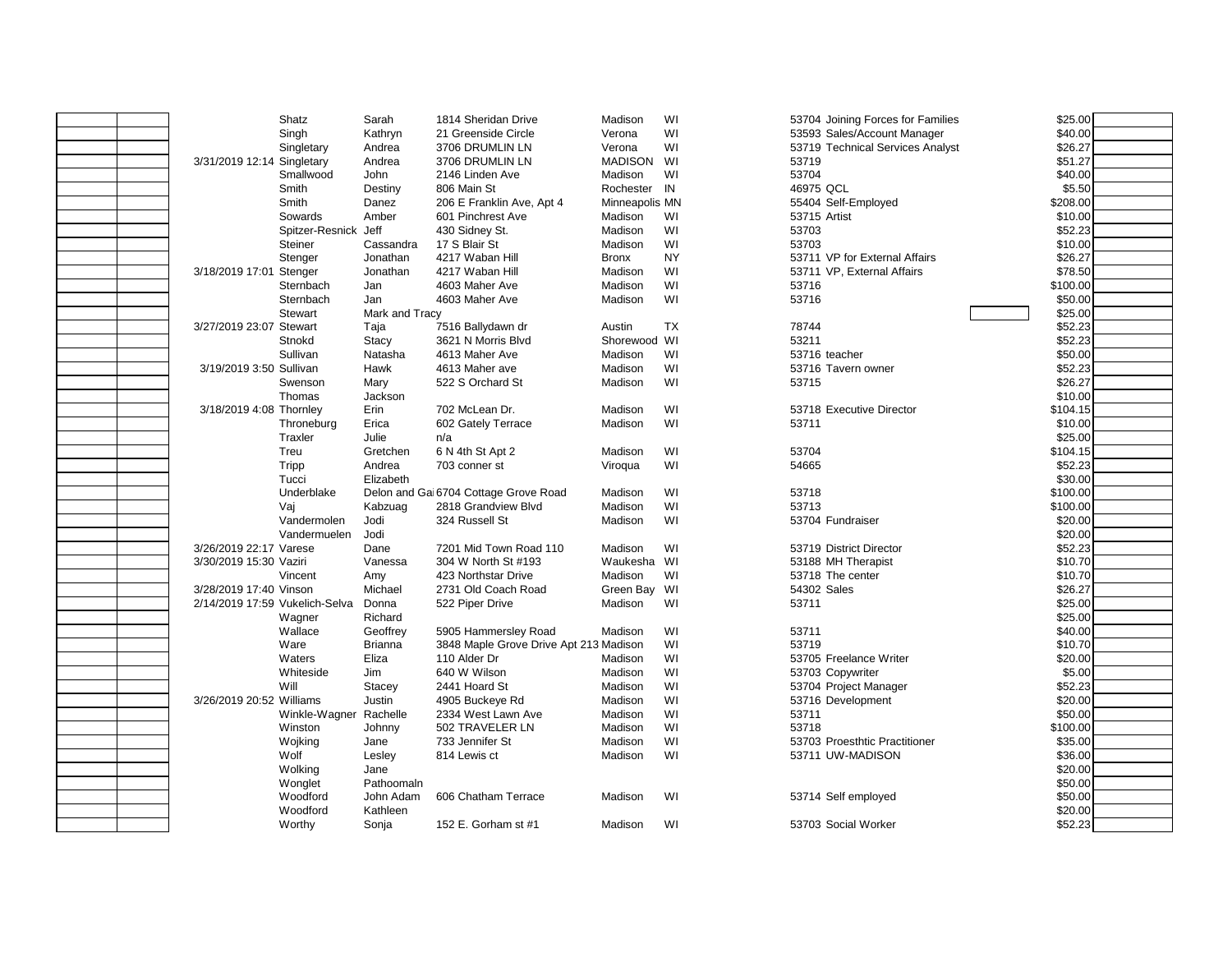|  |                         | Yunis<br>Zimmick | Caitlin<br>Charis |                     |              |       |               | \$60.00<br>\$76.27<br>\$97.35 |  |
|--|-------------------------|------------------|-------------------|---------------------|--------------|-------|---------------|-------------------------------|--|
|  |                         |                  |                   | 5405 Sandhill Drive | Middleton WI |       | 53562 Student |                               |  |
|  | 3/23/2019 18:42 Zimmick |                  | Charis            | 5405 Sandhill Dr    | Middleton WI | 53562 |               |                               |  |
|  |                         |                  |                   |                     |              |       |               |                               |  |
|  |                         |                  |                   |                     |              |       |               |                               |  |
|  |                         |                  |                   |                     |              |       |               |                               |  |
|  |                         |                  |                   |                     |              |       |               |                               |  |
|  |                         |                  |                   |                     |              |       |               |                               |  |
|  |                         |                  |                   |                     |              |       |               |                               |  |
|  |                         |                  |                   |                     |              |       |               |                               |  |
|  |                         |                  |                   |                     |              |       |               |                               |  |
|  |                         |                  |                   |                     |              |       |               |                               |  |
|  |                         |                  |                   |                     |              |       |               |                               |  |
|  |                         |                  |                   |                     |              |       |               |                               |  |
|  |                         |                  |                   |                     |              |       |               |                               |  |
|  |                         |                  |                   |                     |              |       |               |                               |  |
|  |                         |                  |                   |                     |              |       |               |                               |  |
|  |                         |                  |                   |                     |              |       |               |                               |  |
|  |                         |                  |                   |                     |              |       |               |                               |  |
|  |                         |                  |                   |                     |              |       |               |                               |  |
|  |                         |                  |                   |                     |              |       |               |                               |  |
|  |                         |                  |                   |                     |              |       |               |                               |  |
|  |                         |                  |                   |                     |              |       |               |                               |  |
|  |                         |                  |                   |                     |              |       |               |                               |  |
|  |                         |                  |                   |                     |              |       |               |                               |  |
|  |                         |                  |                   |                     |              |       |               |                               |  |
|  |                         |                  |                   |                     |              |       |               |                               |  |
|  |                         |                  |                   |                     |              |       |               |                               |  |
|  |                         |                  |                   |                     |              |       |               |                               |  |
|  |                         |                  |                   |                     |              |       |               |                               |  |
|  |                         |                  |                   |                     |              |       |               |                               |  |
|  |                         |                  |                   |                     |              |       |               |                               |  |
|  |                         |                  |                   |                     |              |       |               |                               |  |
|  |                         |                  |                   |                     |              |       |               |                               |  |
|  |                         |                  |                   |                     |              |       |               |                               |  |
|  |                         |                  |                   |                     |              |       |               |                               |  |
|  |                         |                  |                   |                     |              |       |               |                               |  |
|  |                         |                  |                   |                     |              |       |               |                               |  |
|  |                         |                  |                   |                     |              |       |               |                               |  |
|  |                         |                  |                   |                     |              |       |               |                               |  |
|  |                         |                  |                   |                     |              |       |               |                               |  |
|  |                         |                  |                   |                     |              |       |               |                               |  |
|  |                         |                  |                   |                     |              |       |               |                               |  |
|  |                         |                  |                   |                     |              |       |               |                               |  |
|  |                         |                  |                   |                     |              |       |               |                               |  |
|  |                         |                  |                   |                     |              |       |               |                               |  |
|  |                         |                  |                   |                     |              |       |               |                               |  |
|  |                         |                  |                   |                     |              |       |               |                               |  |
|  |                         |                  |                   |                     |              |       |               |                               |  |
|  |                         |                  |                   |                     |              |       |               |                               |  |
|  |                         |                  |                   |                     |              |       |               |                               |  |
|  |                         |                  |                   |                     |              |       |               |                               |  |
|  |                         |                  |                   |                     |              |       |               |                               |  |
|  |                         |                  |                   |                     |              |       |               |                               |  |
|  |                         |                  |                   |                     |              |       |               |                               |  |
|  |                         |                  |                   |                     |              |       |               |                               |  |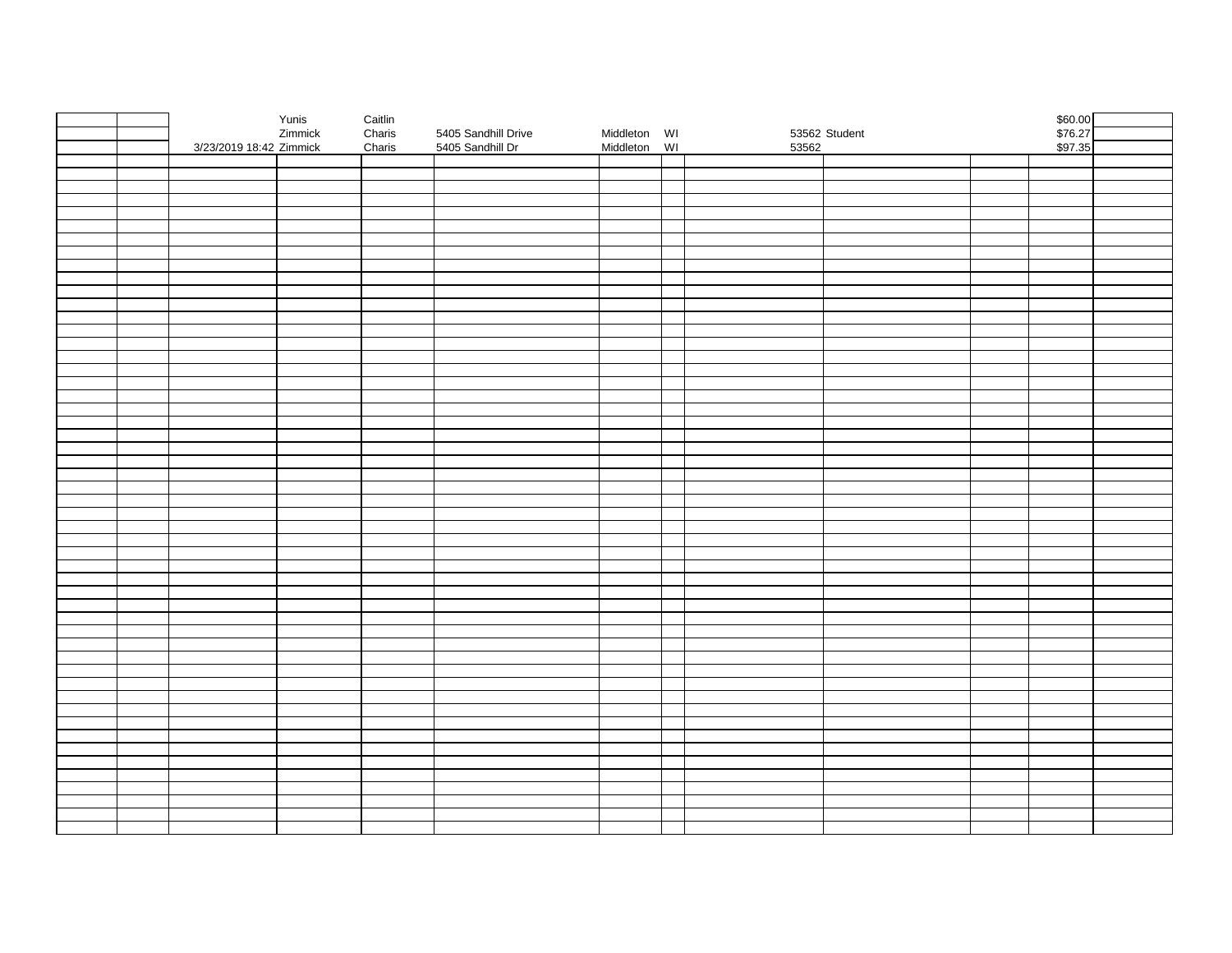## SCHEDULE 1-B **Contributions from Committees**

| $\underline{\mathsf{IN}}$ |             |                                                                           |            |                                  |             |                         |                |               |            |                 |
|---------------------------|-------------|---------------------------------------------------------------------------|------------|----------------------------------|-------------|-------------------------|----------------|---------------|------------|-----------------|
| <b>KIND</b>               | <b>DATE</b> | <b>COMMITTEE NAME</b>                                                     | Ethics ID# | <b>ADDRESS</b>                   | <b>CITY</b> | <b>ST</b>               | ZIP            | <b>AMOUNT</b> | <b>YTD</b> | <b>COMMENTS</b> |
|                           |             | ####### Democratic Party of WI                                            |            | PO Box 2082                      | Madison     | $\overline{\mathsf{W}}$ | 53701<br>53703 |               | 200        |                 |
|                           |             | ####### Teaching Assistants Association                                   |            | 520 University Ave               | Madison     | WI                      |                |               | 300<br>750 |                 |
|                           |             | ####### Ed Hughes for School Board                                        |            | PO Box 1791                      | Madison     | WI                      | 53701          |               | 200        |                 |
|                           |             | ####### Wisconsin Green Party<br>####### Sheila Stubbs for State Assembly |            | 4 Waunona Woods Ct, Ap Madison   |             | WI                      | 53715          |               | 100        |                 |
|                           |             |                                                                           |            |                                  |             |                         |                |               |            | reimbursement   |
|                           |             | 17-Apr Ananda Mirelli for Public School                                   |            | 1027 Sunnyvale Lane, Apt Madison |             | WI                      | 53713          |               |            | 3720 for mailer |
| X                         |             | 3/20/2019 Ananda Mirelli for Public Schools                               |            | 1966 E. Main Street              | Madison     | WI                      | 53704          |               | \$344.00   | \$344.00        |
| Χ                         |             | 3/27/2019 Ananda Mirelli for Public Schools                               |            | 1966 E. Main Street              | Madison     | WI                      | 53704          |               | \$2,593.47 | \$2,593.47      |
|                           |             | 04/02/19 Vote JoCasta                                                     |            |                                  |             |                         |                | \$<br>100.00  |            |                 |
|                           |             |                                                                           |            |                                  |             |                         |                |               |            |                 |
|                           |             |                                                                           |            |                                  |             |                         |                |               |            |                 |
|                           |             |                                                                           |            |                                  |             |                         |                |               |            |                 |
|                           |             |                                                                           |            |                                  |             |                         |                |               |            |                 |
|                           |             |                                                                           |            |                                  |             |                         |                |               |            |                 |
|                           |             |                                                                           |            |                                  |             |                         |                |               |            |                 |
|                           |             |                                                                           |            |                                  |             |                         |                |               |            |                 |
|                           |             |                                                                           |            |                                  |             |                         |                |               |            |                 |
|                           |             |                                                                           |            |                                  |             |                         |                |               |            |                 |
|                           |             |                                                                           |            |                                  |             |                         |                |               |            |                 |
|                           |             |                                                                           |            |                                  |             |                         |                |               |            |                 |
|                           |             |                                                                           |            |                                  |             |                         |                |               |            |                 |
|                           |             |                                                                           |            |                                  |             |                         |                |               |            |                 |
|                           |             |                                                                           |            |                                  |             |                         |                |               |            |                 |
|                           |             |                                                                           |            |                                  |             |                         |                |               |            |                 |
|                           |             |                                                                           |            |                                  |             |                         |                |               |            |                 |
|                           |             |                                                                           |            |                                  |             |                         |                |               |            |                 |
|                           |             |                                                                           |            |                                  |             |                         |                |               |            |                 |
|                           |             |                                                                           |            |                                  |             |                         |                |               |            |                 |
|                           |             |                                                                           |            |                                  |             |                         |                |               |            |                 |
|                           |             |                                                                           |            |                                  |             |                         |                |               |            |                 |
|                           |             |                                                                           |            |                                  |             |                         |                |               |            |                 |
|                           |             |                                                                           |            |                                  |             |                         |                |               |            |                 |
|                           |             |                                                                           |            |                                  |             |                         |                |               |            |                 |
|                           |             |                                                                           |            |                                  |             |                         |                |               |            |                 |
|                           |             |                                                                           |            |                                  |             |                         |                |               |            |                 |
|                           |             |                                                                           |            |                                  |             |                         |                |               |            |                 |
|                           |             |                                                                           |            |                                  |             |                         |                |               |            |                 |
|                           |             |                                                                           |            |                                  |             |                         |                |               |            |                 |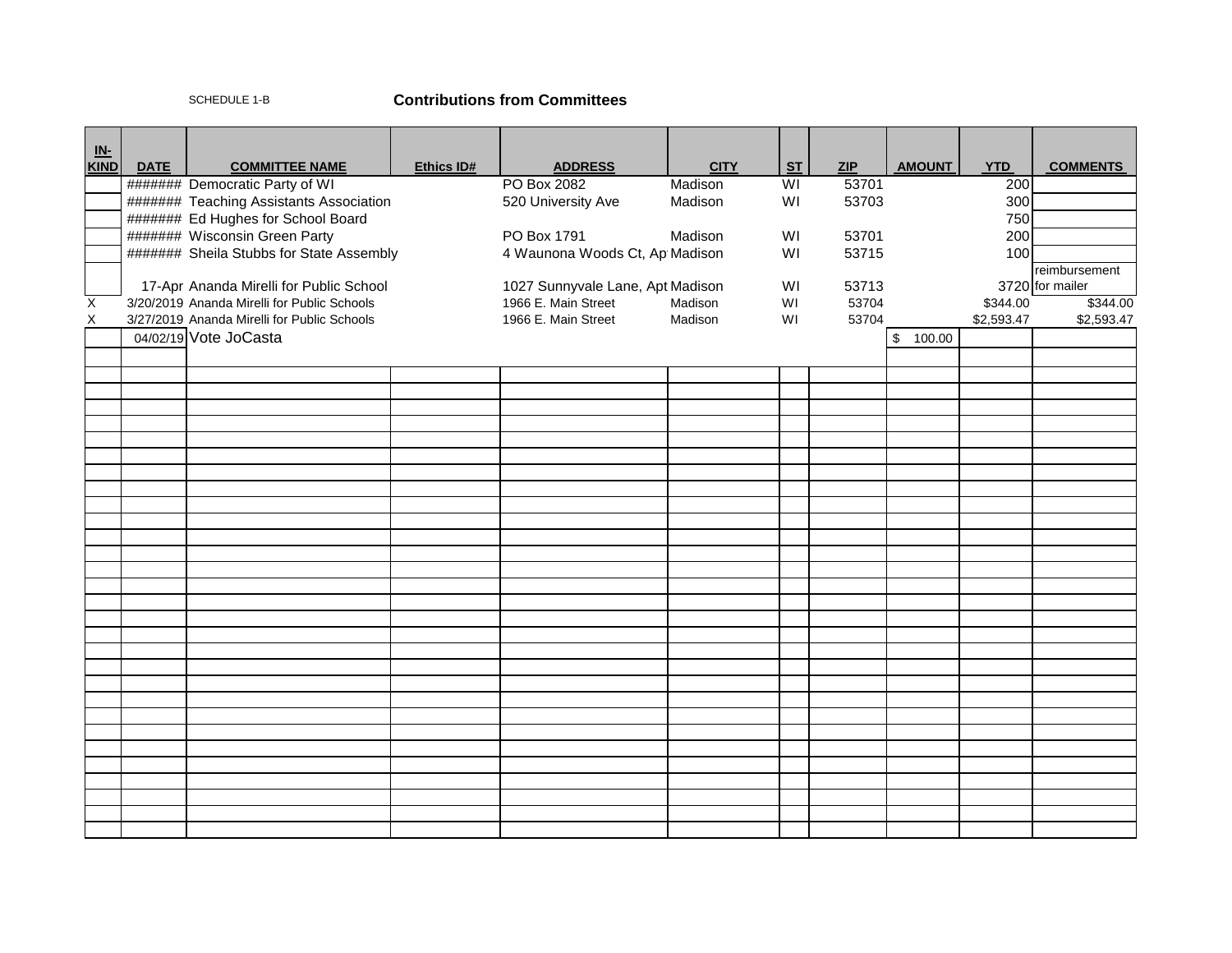## SCHEDULE 2-A **Gross Expenditures**

| <b>IN-KIND</b> | <b>DATE</b>       | <b>NAME</b>              | <b>ADDRESS</b>                          | <b>CITY</b> | ST | ZIP | <b>PURPOSE</b> | <b>AMOUNT</b>                      | <b>COMMENTS</b> |
|----------------|-------------------|--------------------------|-----------------------------------------|-------------|----|-----|----------------|------------------------------------|-----------------|
|                | 04/02/19 Act Blue |                          |                                         |             |    |     |                | 4.94<br>$\sqrt[6]{\frac{1}{2}}$    |                 |
|                |                   | 06/09/20 Mira Taylor     |                                         |             |    |     | Pride donation | 120.00<br>$\overline{\mathcal{E}}$ |                 |
|                |                   | 07/13/20 Megan Diaz-Rick | 6713 Frank Lloyd Wright Avenue Unit 200 |             |    |     | Event tickets  | 300.00<br>$\overline{\mathbf{S}}$  |                 |
|                |                   |                          |                                         |             |    |     |                |                                    |                 |
|                |                   |                          |                                         |             |    |     |                |                                    |                 |
|                |                   |                          |                                         |             |    |     |                |                                    |                 |
|                |                   |                          |                                         |             |    |     |                |                                    |                 |
|                |                   |                          |                                         |             |    |     |                |                                    |                 |
|                |                   |                          |                                         |             |    |     |                |                                    |                 |
|                |                   |                          |                                         |             |    |     |                |                                    |                 |
|                |                   |                          |                                         |             |    |     |                |                                    |                 |
|                |                   |                          |                                         |             |    |     |                |                                    |                 |
|                |                   |                          |                                         |             |    |     |                |                                    |                 |
|                |                   |                          |                                         |             |    |     |                |                                    |                 |
|                |                   |                          |                                         |             |    |     |                |                                    |                 |
|                |                   |                          |                                         |             |    |     |                |                                    |                 |
|                |                   |                          |                                         |             |    |     |                |                                    |                 |
|                |                   |                          |                                         |             |    |     |                |                                    |                 |
|                |                   |                          |                                         |             |    |     |                |                                    |                 |
|                |                   |                          |                                         |             |    |     |                |                                    |                 |
|                |                   |                          |                                         |             |    |     |                |                                    |                 |
|                |                   |                          |                                         |             |    |     |                |                                    |                 |
|                |                   |                          |                                         |             |    |     |                |                                    |                 |
|                |                   |                          |                                         |             |    |     |                |                                    |                 |
|                |                   |                          |                                         |             |    |     |                |                                    |                 |
|                |                   |                          |                                         |             |    |     |                |                                    |                 |
|                |                   |                          |                                         |             |    |     |                |                                    |                 |
|                |                   |                          |                                         |             |    |     |                |                                    |                 |
|                |                   |                          |                                         |             |    |     |                |                                    |                 |
|                |                   |                          |                                         |             |    |     |                |                                    |                 |
|                |                   |                          |                                         |             |    |     |                |                                    |                 |
|                |                   |                          |                                         |             |    |     |                |                                    |                 |
|                |                   |                          |                                         |             |    |     |                |                                    |                 |
|                |                   |                          |                                         |             |    |     |                |                                    |                 |
|                |                   |                          |                                         |             |    |     |                |                                    |                 |
|                |                   |                          |                                         |             |    |     |                |                                    |                 |
|                |                   |                          |                                         |             |    |     |                |                                    |                 |